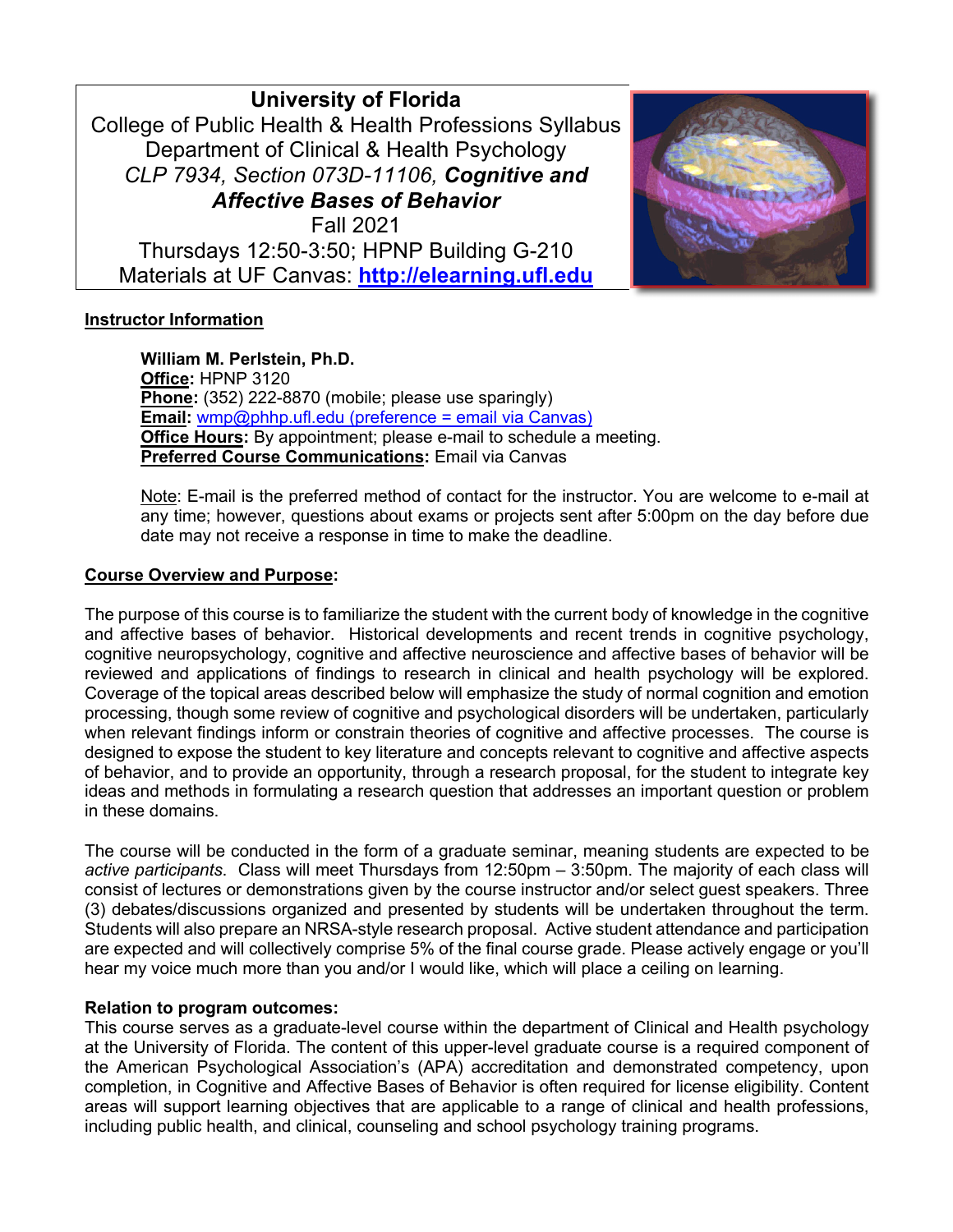# **Course Objectives and Goals:**

Upon successful completion of the course, students should be able to:

- 1) Apply theory and empirical research to better understand cognitive and emotional phenomena.
- 2) Develop technical and conceptual expertise in evaluating cognitive and affective research methods;
- 3) Apply recent developments in cognitive/affective psychology and neuroscience to their own work.
- 4) Identify and understand sources of individual differences and diversity in cognitive abilities and processes.
- 5) Students should also be able to understand the relevance of developments in cognitive & affective psychology/neuroscience for basic and applied work in clinical, counseling and school psychology, health and human performance, and other health-professions fields, including rehabilitation science and speech, language and hearing sciences. Students from Marketing/Business programs have also benefited from discussions of broad cognitive concepts involving problem-solving and reasoning.

#### **Instructional Methods:**

Lecture, class discussion, and small-group and individual work will comprise the majority of class sessions. The role of the instructor will be to:

a) present an overview of relevant topics, provide additional reading material and learning resources with up-to-date research findings; and

b) facilitate discussion of selected topics, and provide timely feedback. Expectations for students are to attend class fully prepared, participate in class discussions, and read assigned materials prior to class in preparation for lecture.

# **Course Materials and Technology:**

*Required textbook:* Smith, E.E. & Kosslyn, S.M. (2007). *Cognitive Psychology: Mind and Brain (1st edition)*. New Jersey: Pearson Education, Inc.

**Chapters from other books and primary-source refereed-journal papers will be provided as pdf documents and made available in the course "files" tab on Canvas** (**http://elearning.ufl.edu); download by clicking on the link listed under readings for the week of the class.** Lecture powerpoints will be available through Canvas by noon the day of class, if not sooner (also under the "files" tab)**.**

To access assigned *readings and lectures*, once in Canvas for the course, click "*files*" tab and you will see folders for "*Class Readings (pdf)*" and "*Class Lectures (pptx)*" organized by classsession week as listed below. There will also be several optional readings for each week; these may provide alternative views and will be well-worth reading. All required and optional reading material will be available as pdfs for download on the Canvas system. This text is available online as hardcover and softcover. Lecture notes will be available through Canvas by noon the day of class (also under the "files" tab)**.** To access assigned *readings and lectures*, once in Canvas for the course, click "*files*" tab and you will see folders for "*Class Readings (pdf)*" and "*Class*  **Lectures (pptx)**" organized by class-session week as listed below in the course schedule. There will also be several optional readings for each week; these may provide alternative views and will be well-worth reading.

# *Note: If you plan to print-out the lecture pptx files, I'd advise you to print them in grayscale, since some of the slide backgrounds are in black and this will eat up you printer ink!*

**Canvas:** Canvas is the course management system that you will use for this course. Canvas is accessed by using your Gatorlink account name and password at elearning.ufl.edu. There are several tutorials and help links on the Canvas login site. If you have technical questions call the UF Computer Help Desk at 352-392-HELP, option 2, or send email to helpdesk@ufl.edu. You are responsible for checking your account prior to each class to determine how you should prepare for the upcoming class.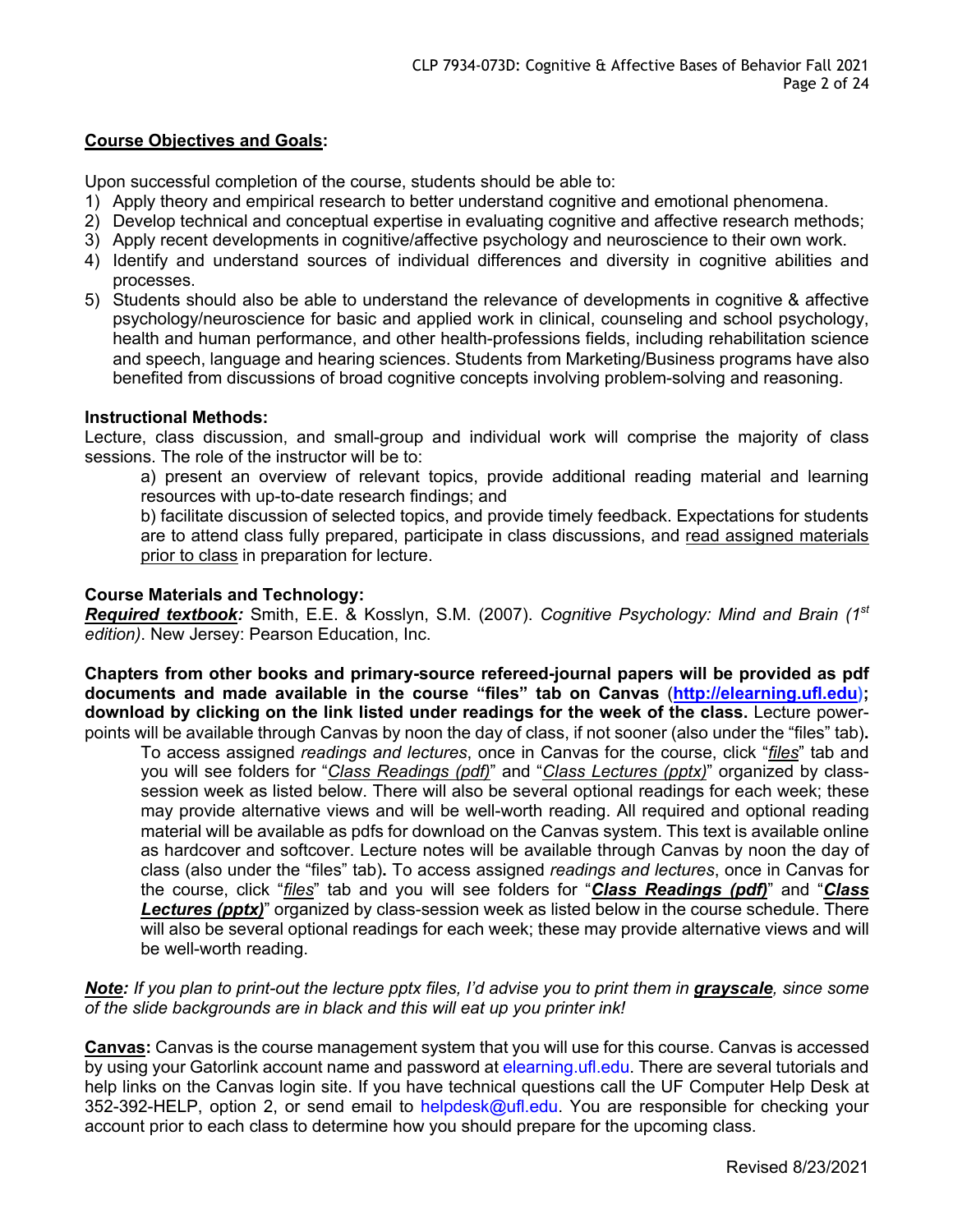If you have technical questions with your electronic device or the Canvas website, please contact the UF Help Desk at:

- Learning-support@ufl.edu
- UF HELP Desk (352) 392-HELP select option 2
- https://lss.at.ufl.edu/help.shtml

We will review the canvas site during the 1<sup>st</sup> class session and discuss any questions you may have. I know e-learning can be stressful and I don't want the Canvas implementation to be an additional source of stress.

# **Required Equipment**

See UF Student Computer Requirements. Your program may have additional requirements. For this course you will need a computer that can run HonorLock and the Google Chrome browser with high speed internet access, a webcam, and microphone.

For technical support for this class, please contact the UF HELP Desk at: Learning-support@ufl.edu, (352) 392-HELP (option 2), or https://lss.at.ufl.edu/help.shtml 3

# **HonorLock Proctoring Services**

*HonorLock will be used for Exams (midterm) 1 & 2 (final); it is required for assignments > 15% toward final grade.*

This course will be using HonorLock, a proctoring service for the graded exams. HonorLock ensures exam integrity and enables administration of remote online exams.

- No pre-scheduling is required. You can take your exam at any time during the window it is open in Canvas.
	- $\circ$  However, I caution you not to wait until the last minute, because you will run the extreme risk of having the exam close out automatically before you have had your full number of allowed minutes. The exam will close out at the time set in Canvas regardless of how many minutes you have left to take the exam, and you will not be able to finish.
- HonorLock will record and audit your entire exam session.
- All recorded exam sessions will be reviewed as part of your final grade.
- Instances of cheating or inappropriate behavior will be considered violations of the Student Honor Code and will result in disciplinary action.
- Students will need to have **Google Chrome**, a microphone and webcam in place during the testtaking period. An inexpensive webcam and microphone should work fine. Students will NOT be allowed to take a quiz without a webcam.
- Students will need to have some administrative rights on the computer they are using for the quiz to enable the proctoring service to function.
- It is recommended that students not use a wireless Internet connection for quizzes. Please consider wire connecting your wireless laptop to your modem for a more reliable Internet signal during the quiz. Inexpensive modem cables are available in most electronic stores and online.

#### **HonorLock Set-up**

HonorLock is a user-friendly system, but you must follow these guidelines to register and take your quizzes:

1. Review the following HonorLock Student Information to obtain an overview of HonorLock: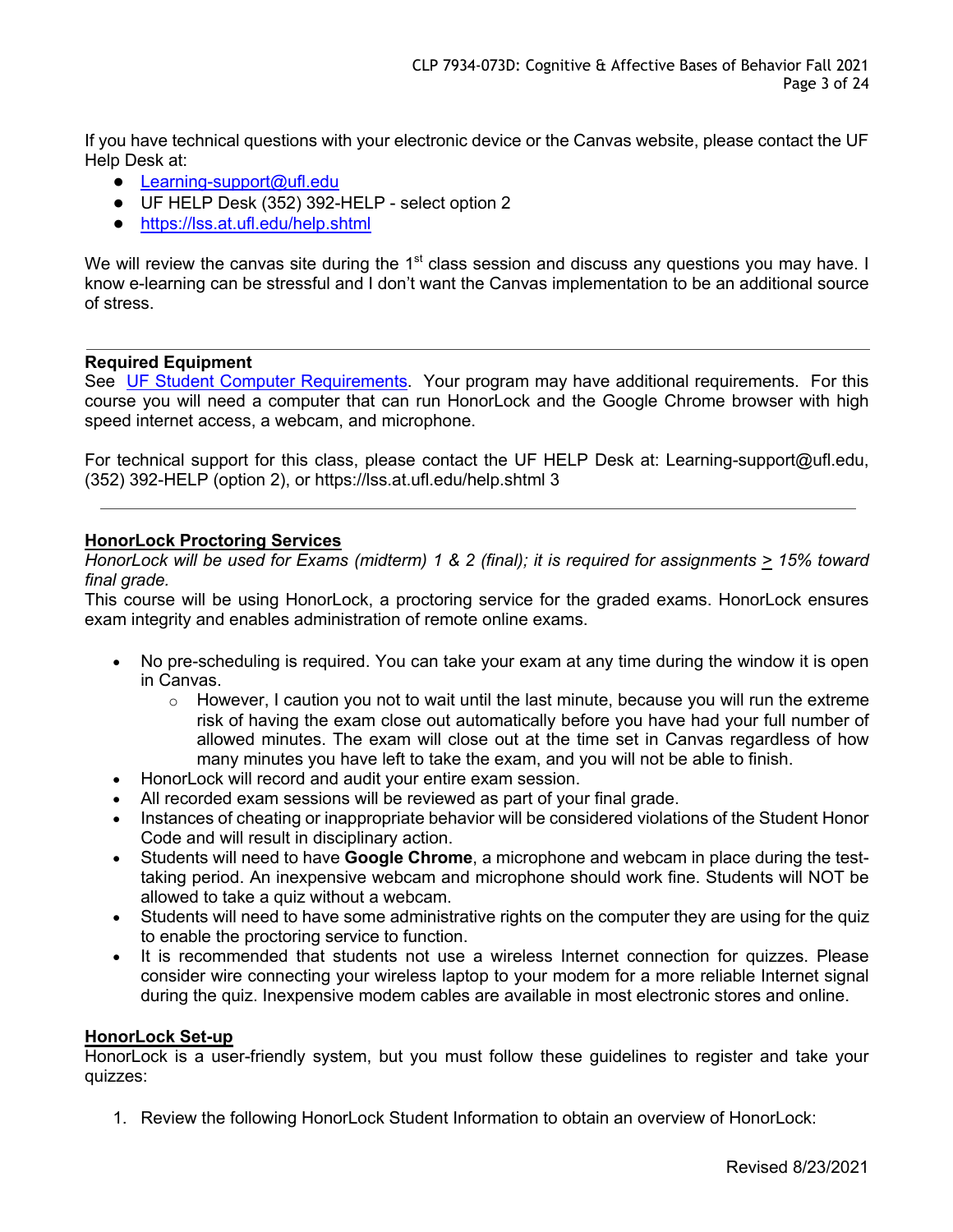• Honorlock - Student Exam Preparation Information (PDF) **Taking Exams 1 & 2**

Again, no pre-scheduling is required. You can take your exam at any time during the window it is open in Canvas. However, as mentioned before, I caution you not to wait until the last minute, because you will run the extreme risk of having the exam close out automatically before you have had your full number of allowed minutes. *The exams will close out at the time set in Canvas regardless of how many minutes you have left to take the exam, and you will not be able to finish.*

- Please plan on extra time to complete your exam to accommodate connection time and any technical issues that arise.
- No human proctor will appear. You will take your exam with your camera recording the entire session.
- Once you finish and submit your exam, you will log out, and the exam session will be audited at HonorLock.

Keep the following in mind:

- 1. You must use Google Chrome browser with HonorLock
- 2. When it is available open your HonorLock Practice Quiz in Canvas. *Please take the required HonorLock practice quiz, which will open in Canvas at 8:00AM – 11:59PM on 10/21.* There is no grade for this practice quiz, but it must be completed prior to exam 1 on 11/18 to be able to complete either exam 1 or 2. Once the extension is installed to your device, you should not need to take the practice quiz again.
- 3. Click "Get Started" and "Install Extension."
- 4. Click "Add extension" and then "Take the Quiz".
- 5. Click "Launch Proctoring" and "Allow" (HonorLock to use your camera).
- 6. Take the required photo by clicking "Take Photo" and click "Accept" if there is a clear image of you on screen. Otherwise "Redo".
- 7. Take the required photo of your picture ID.
- 8. "Begin the Room Scan" by clicking and then scan the room with your camera. Click "I'm done once complete.
- 9. Take the quiz as normal.
- 10. Finish the quiz, and HonorLock will automatically save and close as well.

If you have previously taken the HonorLock practice quiz for another class, and installed the extension to your computer, this will not need to be repeated for this class.

#### **Exam Rules**

Check your syllabus for other rules related to quizzes and exams. Examples:

- Exams and quizzes will be administered as described in the course schedule.
- Exams and quizzes will be closed book & closed notes, unless otherwise documented.
- Some faculty allow students to have blank sheets of paper as scrap paper or a calculator, but you will be required to use your camera to show both sides of paper or calculator when this is allowed. If it is not specifically stated in the syllabus, don't bring extra materials.
- Exams may be taken at a student's home. Students must plan to take their exam in an environment where other people are not in the room during the exam.
	- o You are required to pan your camera around the room and your desk and clear it of anything not allowed in the exam.

### **HonorLock Support:**

Chat on screen or call HonorLock at 855-828-4004 for 24/7 support assistance. Then contact your faculty to let them know you had an issue.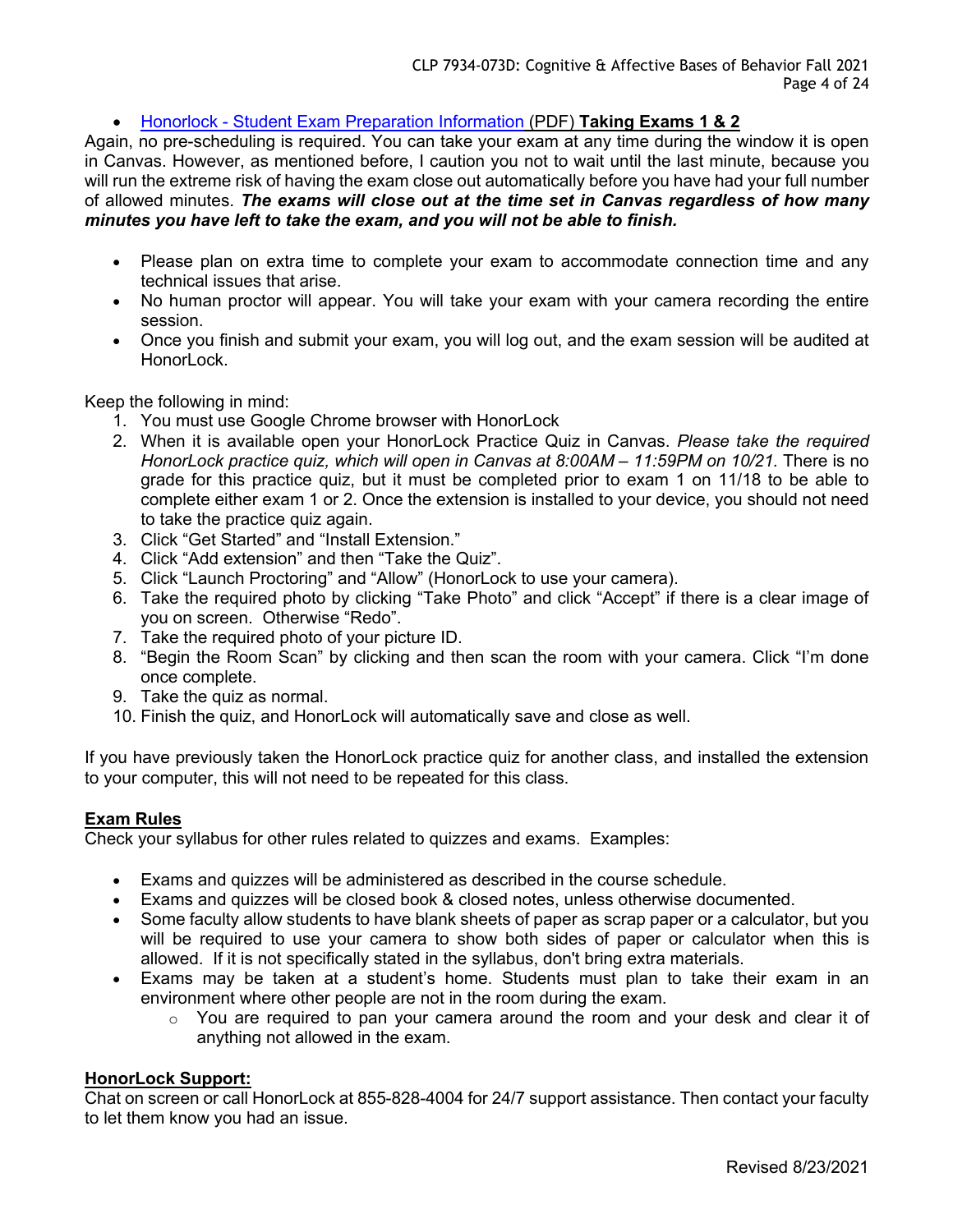# **Course Requirements/Evaluation/Grading**

Course grading will be determined by two exams (25% each), a topical debate (14.02%), a brief, 1-page Research Topic Description (4.67%), an Integrative Research Proposal (14.02%), and class participation & attendance (4.67%). The schedule for these events and deadlines for paper submissions can be found in the detailed Topical Outline/Course schedule below.

**EXAMINATIONS** will consist of objective, short answer, and multiple-choice portions covering topics discussed in class and in readings. Examinations will be completed on Canvas. *The first examination will provide coverage of cognitive aspects of behavior; while the second exam will primarily address affective aspects of behavior.*

**RESEARCH TOPIC DESCRIPTION**. Students will submit a *1-page* single-spaced description of your preliminary ideas for the integrative research proposal. The research topic description should describe the work to be done in the research proposals (see below). Essentially, what you want to get across in these descriptions is the *What, Why, and How* of your research idea. Though brief, please make it comprehensible enough to express your ideas, including primary aims/questions, significance of the questions, and research approach. That is, please include *what* question(s) you will be addressing, *why* this question(s) is important, and *how* you will address the question(s)—i.e., *what, why, and how*. Knowing that we will not have covered all topical areas by the due date of the research topic description, it is understood that your chosen topic might be modified as you encounter new course material. Importantly, the research question should reflect content in both cognitive and affective aspects of behavior and should reflect the student's attempt to integrate concepts from these domains. I will be available after class for students to discuss challenges/questions associated with their research ideas/descriptions before and after its due date (Nov. 18). The timing of this assignment in the schedule is to enable students to incorporate instructor feedback into the final proposals, due Dec. 19. Please let me know if you plan to change your topic substantively following this due date so I can provide any necessary guidance. *Please upload the Research Topic Description to me via Canvas by 5PM on Nov. 18.*

RESEARCH PROPOSAL. This assignment is an opportunity for the student to perform further research on a topic of their choice and should be in the form of an "NRSA-style" research proposal. Proposals should not exceed 6 pages in length (excluding references), using single-spacing and at least an 11-point font with 1" margins. This should include: *1) Specific Aims, 2) Background and Significance, 3) Research Design and Methods, and 4) Reference sections*. Students will choose an area of interest, pose a specific integrative research question(s) with hypotheses, and describe in the proposal how they would address this question(s) using one or more of the methods and/or cognitive concepts discussed in class. No budget will be required, but students should be mindful of budgetary limitations to keep their proposed project realistic and feasible. *Please upload to me via Canvas by 5PM December 9.* I have included a sample proposal that you may use to guide and format yours (though other formats are acceptable) content- and format-wise. This can be found in the *files* tab under the Grant Proposal Example folder. Please **DO NOT DISTRIBUTE** this proposal beyond your classmates.

DEBATES. Each student will participate in one of 3 debates scheduled throughout the semester. In these debates, students are required to advocate a position and support their arguments with theory and/or data. More specific information on the format of the debates will be given during the first three class meetings. Students are expected to participate actively in class sessions, especially the debates, by expressing ideas, asking questions, and discussing relevant issues, readings, and showing evidence of their attempt to assimilate content from class and apply it to their own academic and applied interests. **Grades** will be assigned to the whole group based on clarity of their arguments, use of literature in support of arguments, thoughtfulness in both initial presentation and various rebuttals and a reliance on substantive arguments rather than ad hominem attacks.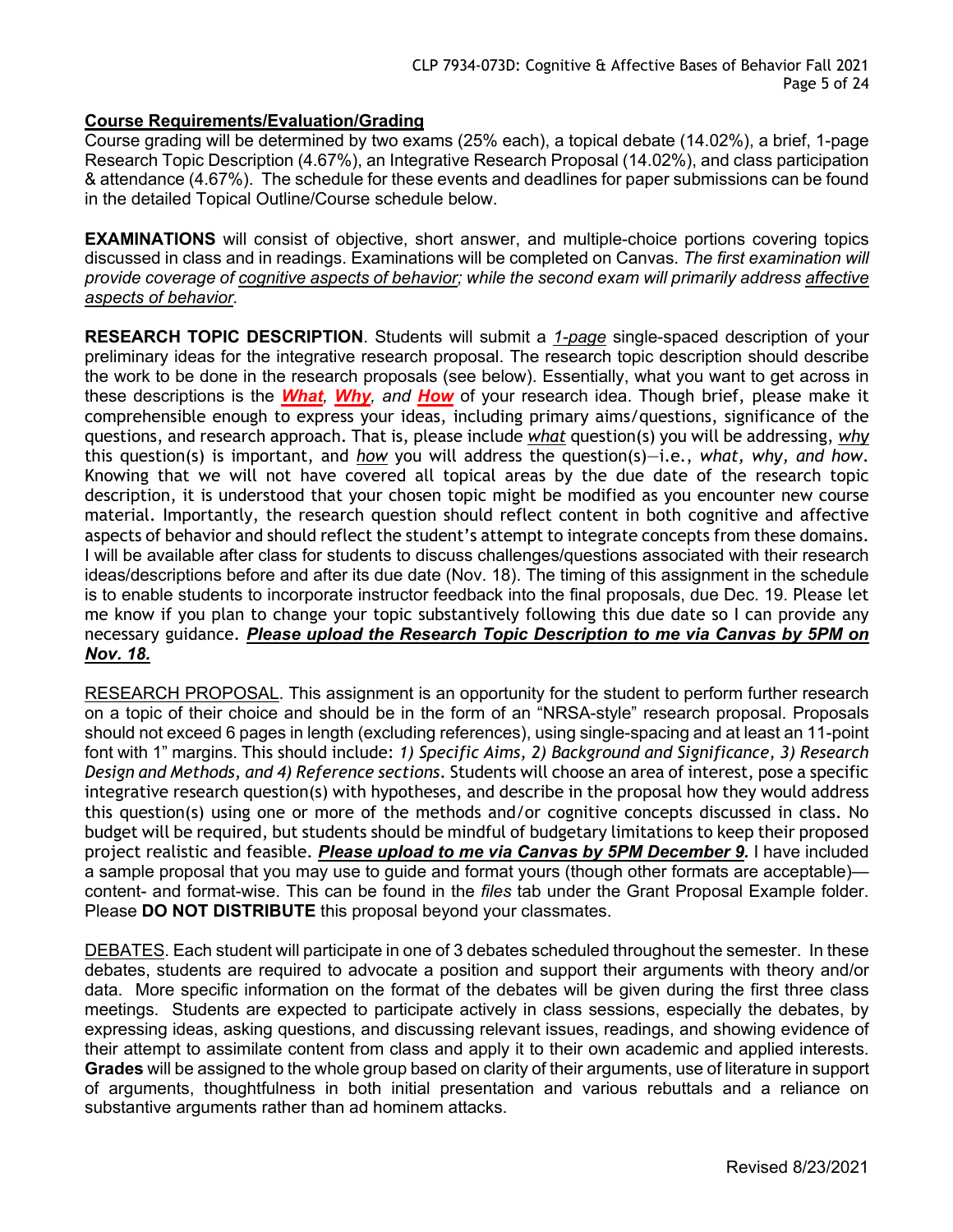Debate format: Students will form 6 groups of multiple students each (dependent on class size) and sign up or be assigned after providing their preferences after the  $2^{nd}$  week for the affirmative ("pro") or negative ("con") side of the debate (e.g., there is/is no emotion without cognition). You will be encouraged to sign up for the opposite of what you believe (where possible). 60 minutes will be allotted for the entire debate; the affirmative (pro) group will present for 10-15 minutes, the negative (con) will then present for 10-15 minutes. Each side will then have 5 minutes for rebuttal, then the class will join in for a larger discussion for 15-20 minutes (longer if needed). Each group will be asked to base your arguments on findings in the literature and to *provide Dr. Perlstein pdfs* of the 2-3 references you use outside of those listed under course readings so he can make them available to the class through Canvas within one week of each debate. *Please provide pdfs of these readings via Canvas email to Dr. Perlstein at least 1 week prior to the date of your teams' debate (name the pdfs with the convention <first author last name"-Publication-year>.pdf" [e.g., Perlstein-2009.pdf]). Also, please include in the email your debate groups' pdfs the citation for each paper in APA format. These readings will be provided in an updated syllabus reference list below as they are received and uploaded to Canvas. All students are expected to read all debate-related articles and play an active role in discussion.* Preparation for the debates will require group cooperation to compose supporting arguments for your position. *Once received, the debate-related pdfs will be placed in resource-specific folders available through Canvas ("files" tab) and made accessible to all students on an as-received basis.*

The *three* debates will be:

*Debate 1***:** *"Functional neuroimaging can (Pro)/cannot (Con) completely replace lesion methods for informing theories of cognition." Held on October 7.*

*Debate 2***:** *"Repressed memories are more likely to represent memory distortions (Pro) rather than true, unearthed recollections of past experience (Con)." Held on November 4.*

*Debate 3***:** *"There is no emotion without cognition (i.e., emotion is dependent upon cognition)." Pro = Emotion is dependent on cognition (i.e., there is no emotion without cognition); Con = Emotion is independent of cognition (there is emotion without cognition). Held on December 2.*

# **ACADEMIC REQUIREMENTS AND GRADING**

#### **Attendance:**

Attendance will be taken at every class. You will be allowed to miss one class with no penalty with attendance counting for 10% of your final grade. Class attendance is expected, not optional. You will be required to sign into class each week to mark your class attendance. It will not be permitted to sign in for a classmate; anyone caught doing this will lose their and their classmate's attendance point for the day. We will ask you to sign in at a random time during the class period to encourage attendance throughout the duration of the class. If you do miss a class, it will be your responsibility to request notes from a classmate or schedule office hours with me to discuss content from that class.

Our class sessions may be audio visually recorded for students in the class to refer back and for enrolled students who are unable to attend live. Students who participate with their camera engaged or utilize a profile image are agreeing to have their video or image recorded. If you are unwilling to consent to have your profile or video image recorded, be sure to keep your camera off and do not use a profile image. Likewise, students who un-mute during class and participate orally are agreeing to have their voices recorded. If you are not willing to consent to have your voice recorded during class, you will need to keep your mute button activated and communicate exclusively using the "chat" feature, which allows students to type questions and comments live. The chat will not be recorded or shared. As in all courses, unauthorized recording and unauthorized sharing of recorded materials is prohibited.

#### **Exams:**

There will be TWO (2) exams—a midterm and a final; each will be worth 25% of the total grade and will taken out-of-class using HonorLock. Exams will not be cumulative and will cover material from lectures,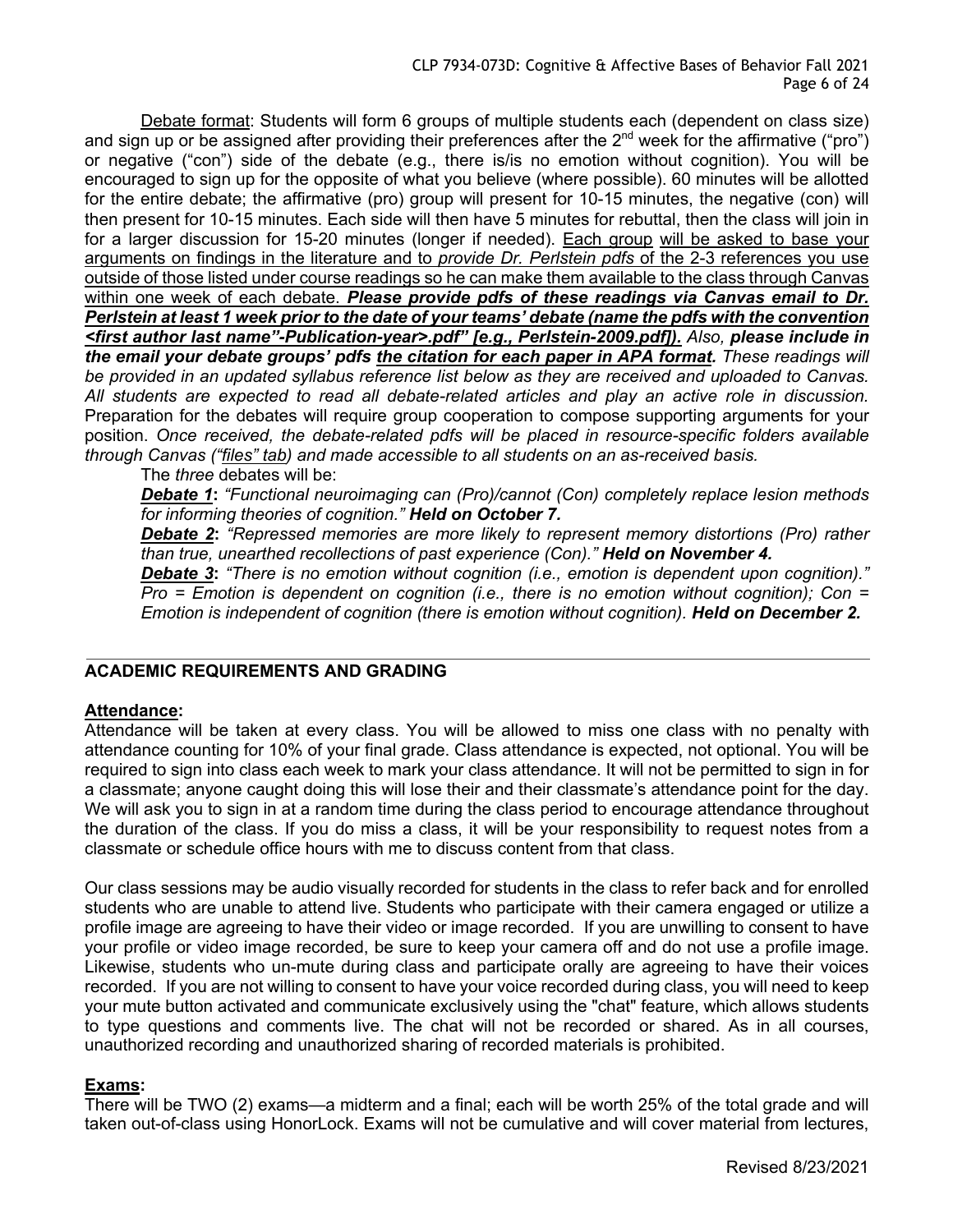readings, and in-class presentations or discussions. The format of exams will be multiple choice and short answer, and will include an additional extra-credit question. There will be no make-up exams, except for documented medical reasons (i.e., physician note); other documented emergencies may or may not be approved pending decision by the instructor. If you miss an exam, you will receive a score of zero on that exam.

Class attendance will be rewarded via the inclusion of in-class information in each exam that is not covered in the textbook. Exams will be administered electronically through Canvas: Exam #1 will be an at-home exam, using HonorLock; Exam #2 (Final Exam) will also be an at-home exam which will occur during "finals week" (on **12/13, 5:30-7pm**), also using HonorLock.

# **Grading:**

*The American Psychological Association (APA) has implemented updated accreditation requirements for Domain Specific Knowledge (DSK) in accredited graduate programs. Consequently, students will be graded separately on 3 required DSK components—cognitive (exam 1), affective (exam 2) & integrative (integrate research topic description and integrative research proposal – combined score). Students must receive a passing grade on each of these components, as well as the combined total points across requirement assignments in the course listed directly below, in order to pass this course.*

| <b>Requirement</b>                                | Due date (time)  | % of final grade (total # of<br>Points) |
|---------------------------------------------------|------------------|-----------------------------------------|
| Exam #1 (Cognitive Aspects of Behavior)           | 11/18 (11:59pm)  | 23.36% (25)                             |
| Exam #2 (Final; Affective Aspects of              | 12/13 (5:30-     | 23.36% (25)                             |
| Behavior)                                         | 7pm)             |                                         |
| 3 Debates                                         | Variable         | 14.02% (15)                             |
| Integrative Research Topic Description Due        | 11/18 (5pm)      | $4.67\%$ (5)                            |
| Integrative Research Proposals Due                | 12/9 (5pm)       | 14.02% (15)                             |
| Attendance & Participation                        |                  | $4.67\%$ (5)                            |
| <b>Assignment 1: Biographical Statement</b>       | $9/2$ (5pm)      | $2.8\%$ (3)                             |
| Syllabus Quiz                                     | $9/2$ (5pm)      | $4.67\%$ (5)                            |
| <b>Assignment 2: Debate team preference</b>       | $9/9$ 5pm        | $0\%$ (0)                               |
| <b>Assignment 3: Kognito training certificate</b> | $9/30$ (11:59pm) | $1.87\%$ (2)                            |
| <b>Assignment 4: HonorLock Practice quiz</b>      | 10/21 (11:59pm)  | $0\%$ (0)                               |
| TOTAL                                             |                  | 100% (107)                              |

# *Snapshot View of Due dates:*

The grading scale will be as follows: Grades will be weighted according to the number of points available for each component. Decimals will be rounded to the nearest whole number (up or down). Final grades will be calculated as a percentage of the highest score as follows:

| $%$ of        | 93%  |     |      |     |        |      |     |     |     |                |     |             |
|---------------|------|-----|------|-----|--------|------|-----|-----|-----|----------------|-----|-------------|
| points        | ٠    | 90% | 87%  | 83% | $80\%$ | 77%  | 73% | 70% | 67% | 63%            | 60% | <b>Belo</b> |
| earned        | 100  |     |      |     |        |      |     |     |     | $\blacksquare$ |     | W           |
| in class      | $\%$ | 92% | 89%  | 86% | 82%    | 79%  | 76% | 72% | 69% | 66%            | 62% | 60%         |
| <b>Letter</b> |      |     |      |     |        |      |     |     |     |                |     |             |
| <b>Grade</b>  | Α    | А-  | $B+$ | B   | B-     | $C+$ | С   | C-  | D+  | D              | D-  | Е           |
| equivale      |      |     |      |     |        |      |     |     |     |                |     |             |
| nt            |      |     |      |     |        |      |     |     |     |                |     |             |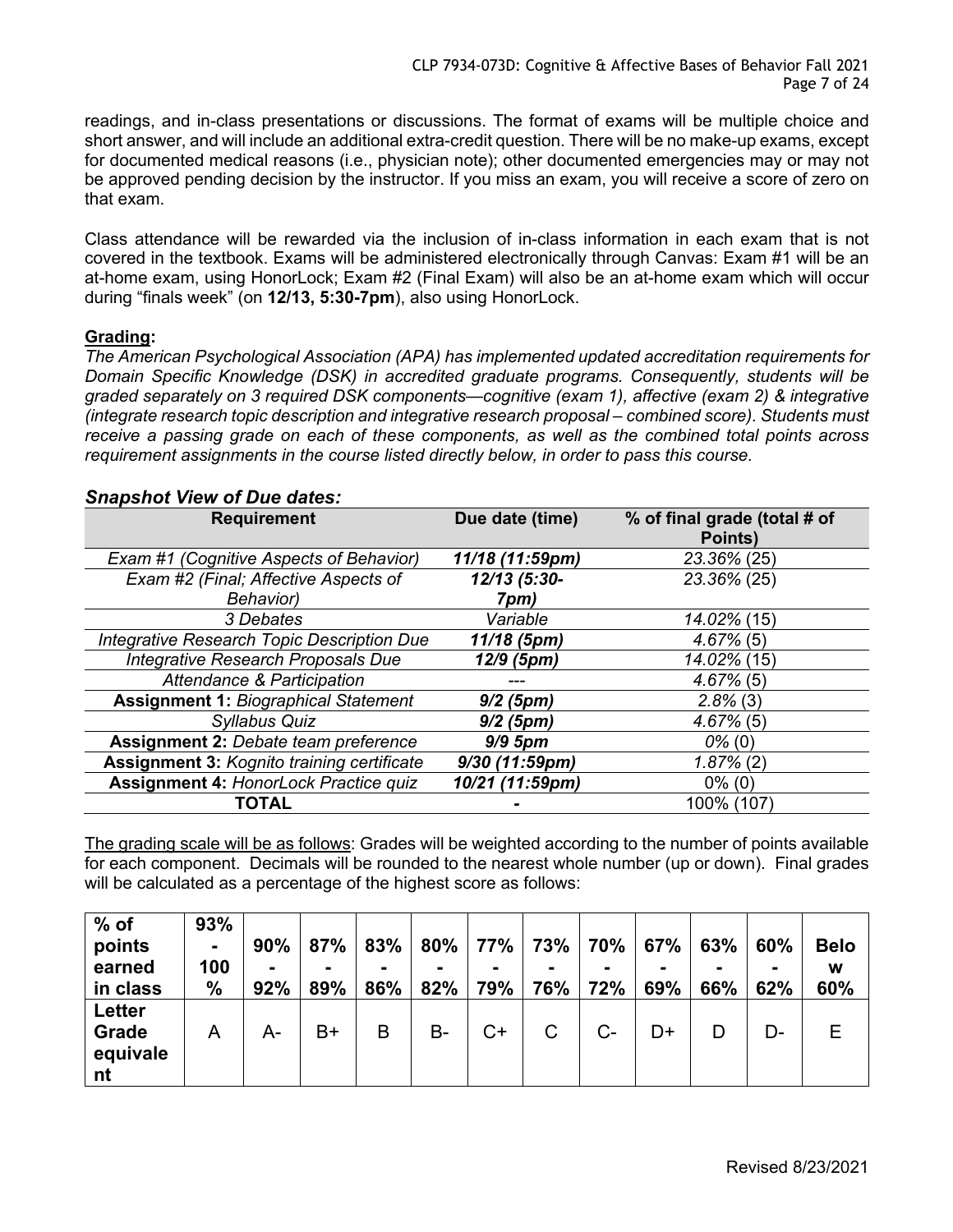| <b>GPA</b>       | $\sim$<br>4.0 | 3.67 | ממ מ<br>ა.აა | 2 U<br>.J.U | 2.67 | つっっ<br>ںں.ء | 2.0 | .67<br>-4 | ററ<br>ں | ں. | 0.67 | v.v |
|------------------|---------------|------|--------------|-------------|------|-------------|-----|-----------|---------|----|------|-----|
| equivale         |               |      |              |             |      |             |     |           |         |    |      |     |
| <b>SOFT</b><br>. |               |      |              |             |      |             |     |           |         |    |      |     |

Please be aware that a C- is not an acceptable grade for graduate students. The GPA for graduate students must be 3.0. in all 5000 level courses and above to graduate.

More information on UF grading policy may be found at: UF Graduate Catalog

Grades and Grading Policies

Incomplete grades: An incomplete grade may be assigned at the discretion of the instructor as an interim grade for a course in which the student has 1) completed a major portion of the course with a passing grade, 2) been unable to complete course requirements prior to the end of the term because of extenuating circumstances, and 3) obtained agreement from the instructor and arranged for resolution (contract) of the incomplete grade. Instructors assign incomplete grades following consultation with Department Chairs.

# **Policy Related to Make up Exams or Other Work:**

You are expected to attend and to be prepared to participate in *all* class sessions. Personal issues with respect to fulfillment of course requirements will be handled on an individual basis. If you must miss an exam because of a foreseeable conflict (i.e., professional conference, athletic competition, religious observance, etc.) you are expected to notify me immediately to set-up alternative arrangements *prior to* the exam date. If a student is not able to complete an online exam due to an illness or medical emergency, they will be required to provide a statement from their healthcare provider documenting the illness or medical emergency. A make-up exam will be provided the first day the student returns to their normal class schedule or at the earliest convenience of the instructor. Requirements for make-up exams, assignments, and other work in this course are consistent with university policies that can be found in the online catalog at: https://catalog.ufl.edu/ugrad/current/regulations/info/attendance.aspx.

Please note all faculty are bound by the UF policy for excused absences. For information regarding the UF Attendance Policy see the Registrar website for additional details: https://catalog.ufl.edu/ugrad/current/regulations/info/attendance.aspx

Excused absences must be consistent with university policies in the Graduate Catalog (http://gradcatalog.ufl.edu/content.php?catoid=10&navoid=2020#attendance) and require appropriate documentation. Additional information can be found here: https://catalog.ufl.edu/ugrad/current/regulations/info/attendance.aspx

#### **Reporting illnesses and family emergencies:**

In the event you experience an unexpected illness, family, or otherwise personal emergency please notify the instructor immediately to set-up alternative arrangements.

#### **The UF Religious Holidays Policy is available at:**

https://catalog.ufl.edu/ugrad/current/regulations/info/attendance.aspx#religious

For University of Florida Students, the following guidelines apply:

- Students, upon prior notification to their instructors, shall be excused from class or other scheduled academic activity to observe a religious holy day of their faith.
- Students shall be permitted a reasonable amount of time to make up the material or activities covered in their absence.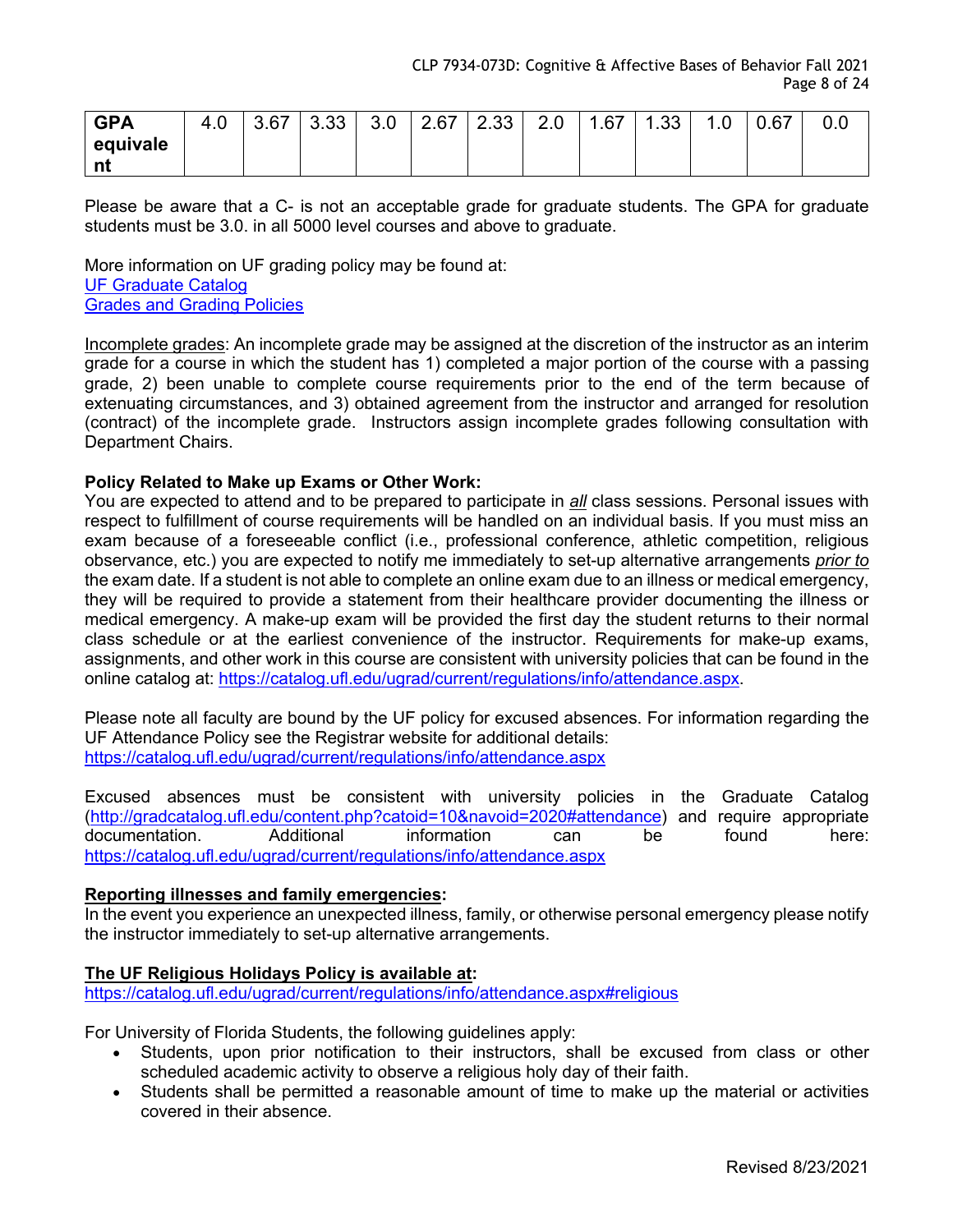• Students shall not be penalized due to absence from class or other scheduled academic activity because of religious observances.

Any requests for make-ups due to technical issues MUST be accompanied by the ticket number received from LSS when the problem was reported to them. The ticket number will document the time and date of the problem. You MUST e-mail me within 24 hours of the technical difficulty if you wish to request a makeup.

# **Professionalism and COVID**

As students pursuing a path in the health professions or public health, it is crucial to demonstrate professional behaviors that reflect integrity and commitment to the health of patients, fellow health professionals, and to populations we serve. To accomplish this, a strong responsibility for the well-being of others must be evident in our decisions, along with accountability for our actions. Professionalism in the health disciplines requires adherence to high standards of conduct that begin long before graduation. This is particularly true during times of health emergencies such as the COVID pandemic, given our professional habits can have a direct impact upon the health of persons entrusted to us.

If you are not vaccinated, get vaccinated. Vaccines are readily available at no cost and have been demonstrated to be safe and effective against the COVID-19 virus. Visit this link for details on where to get your shot, including options that do not require an appointment: https://coronavirus.ufhealth.org/vaccinations/vaccine-availability/. Students who receive the first dose of the vaccine somewhere off-campus and/or outside of Gainesville can still receive their second dose on campus.

In response to COVID-19, the following professional practices are in place to maintain your learning environment, to enhance the safety of our in-classroom interactions, and to protect the health and safety of ourselves, our patients, our neighbors, and our loved ones.

- You are required to wear approved face coverings at all times while in Health Science Center classrooms and within Health Science Center buildings even if you are vaccinated.
- If you are sick, stay home and self-quarantine. Please visit the UF Health Screen, Test & Protect website about next steps, retake the questionnaire and schedule your test for no sooner than 24 hours after your symptoms began. Please call your primary care provider if you are ill and need immediate care or the UF Student Health Care Center at 352-392-1161 (or email covid@shcc.ufl.edu) to be evaluated for testing and to receive further instructions about returning to campus. UF Health Screen, Test & Protect offers guidance when you are sick, have been exposed to someone who has tested positive or have tested positive yourself. Visit the UF Health Screen, Test & Protect website for more information.
- Continue to follow healthy habits, including best practices like frequent hand washing.
- Avoid crowded places (including gatherings/parties with more than 10 people).

Sanitizing supplies are available in the classroom if you wish to wipe down your desks prior to sitting down and at the end of the class. Hand sanitizing stations will be located in every classroom.

Course materials will be provided to you with an excused absence, and you will be given a reasonable amount of time to make up work. If you are withheld from campus by the Department of Health through Screen, Test & Protect you are not permitted to use any on campus facilities. Students attempting to attend campus activities when withheld from campus will be referred to the Dean of Students Office.

Continue to regularly visit coronavirus.UFHealth.org and coronavirus.ufl.edu for up-to-date information about COVID-19 and vaccination.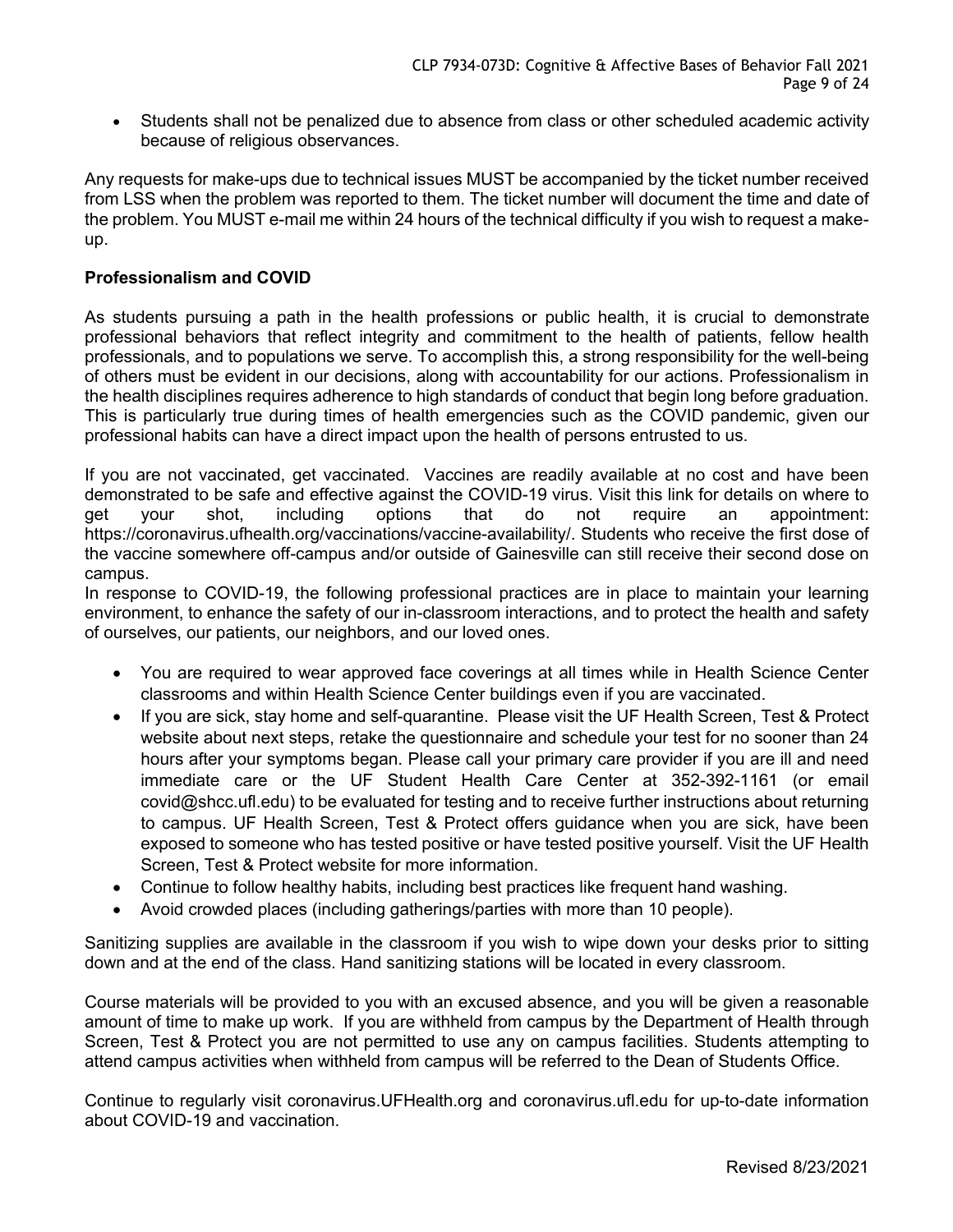# **COVID-19 Symptoms**

See https://www.cdc.gov/coronavirus/2019-ncov/symptoms-testing/symptoms.html for information about COVID-19 symptoms, which may include fever, cough, shortness of breath or difficulty breathing, fatigue, chills, muscle or body aches, headache, sore throat, congestion or runny nose, nausea or vomiting, diarrhea, and loss of taste or smell.

#### **Recording Within the Course:**

Students are allowed to record video or audio of class lectures. However, the purposes for which these recordings may be used are strictly controlled. The only allowable purposes are (1) for personal educational use, (2) in connection with a complaint to the university, or (3) as evidence in, or in preparation for, a criminal or civil proceeding. All other purposes are prohibited. Specifically, students may not publish recorded lectures without the written consent of the instructor.

A "class lecture" is an educational presentation intended to inform or teach enrolled students about a particular subject, including any instructor-led discussions that form part of the presentation, and delivered by any instructor hired or appointed by the University, or by a guest instructor, as part of a University of Florida course. A class lecture does not include lab sessions, student presentations, clinical presentations such as patient history, academic exercises involving solely student participation, assessments (quizzes, tests, exams), field trips, private conversations between students in the class or between a student and the faculty or lecturer during a class session.

Publication without permission of the instructor is prohibited. To "publish" means to share, transmit, circulate, distribute, or provide access to a recording, regardless of format or medium, to another person (or persons), including but not limited to another student within the same class section. Additionally, a recording, or transcript of a recording, is considered published if it is posted on or uploaded to, in whole or in part, any media platform, including but not limited to social media, book, magazine, newspaper, leaflet, or third-party note/tutoring services. A student who publishes a recording without written consent may be subject to a civil cause of action instituted by a person injured by the publication and/or discipline under UF Regulation 4.040 Student Honor Code and Student Conduct Code.

#### **Policy Related to Required Class Attendance:**

Attendance is considered an integral part of the learning experience as class discussions and lectures will include valuable material covered in the examinations that is not otherwise covered in the textbook. Thus, class attendance will be taken, and students are expected to attend all classes and participate in class discussions to have exposure to this information. If students must be absent, they will be responsible for any missed material by acquiring lecture notes from other students who attended. You can expect that class slides will, in most cases, be on Canvas, however, not every lecture has slides that will accompany it and not all information will be on slides. Some material presented in lectures will not be in the texts and will be included on examinations. Thus, reduced attendance can be expected to result in a lower course grade. Requirements for class attendance and make-up exams, assignments, and other work in this course are consistent with university policies that can be found in the online catalog at: https://catalog.ufl.edu/ugrad/current/regulations/info/attendance.aspx.

Please note all faculty are bound by the UF policy for excused absences. For information regarding the UF Attendance Policy see the Registrar website for additional details: https://catalog.ufl.edu/ugrad/current/regulations/info/attendance.aspx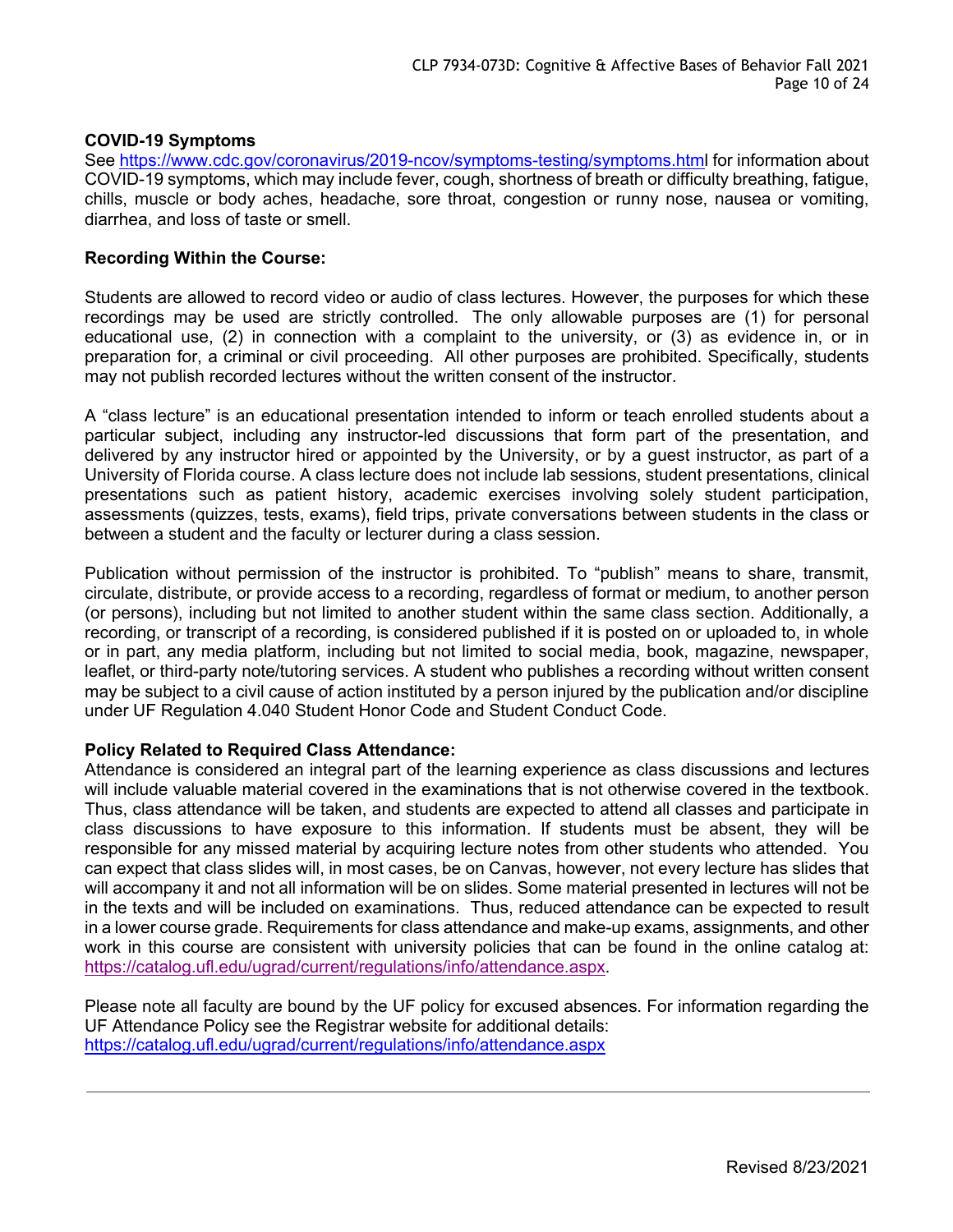#### **DESCRIPTION OF COURSE CONTENT**

#### **Topical Outline/Course Schedule:**

Listed below is a *moderately flexible* schedule of classes and accompanying reading assignments. Readings as listed are subject to change within 7 days prior to the class date. Students are expected to complete required readings prior to class so they can maximally benefit from presentations and to facilitate participation in class discussions. *I WILL pop quiz the class if it is detectibly lethargic.* I understand the reading list is heavy; I have provided a list of **OPTIONAL** (i.e., not-required) readings each week for those of you who are inclined to learn more detailed/advanced stuff above-and-beyond the basic required readings. Your choice, but surprise me and your classmates with your advanced knowledge….

| <b>Class</b>            | <b>Date</b> | <b>Topic</b>                                                                                                                                                                                                      | <b>Readings</b>                                                                                                                                                                                                                                                                                                                                                         | Assignment(s)                                                                     |
|-------------------------|-------------|-------------------------------------------------------------------------------------------------------------------------------------------------------------------------------------------------------------------|-------------------------------------------------------------------------------------------------------------------------------------------------------------------------------------------------------------------------------------------------------------------------------------------------------------------------------------------------------------------------|-----------------------------------------------------------------------------------|
| #                       |             |                                                                                                                                                                                                                   | (Required + specified optional)                                                                                                                                                                                                                                                                                                                                         | <b>Due</b>                                                                        |
| 1                       | Aug 26      | Course Orientation<br>Introduction to<br>Cognitive Psychology &<br><b>Cognitive Neuroscience</b><br>■ Intro to Methods in<br>Cognitive<br>Psychology/Neuroscience<br>& Experimental<br>Neuropsychology (part 1)   | Smith & Kosslyn (2007)-<br>Ch <sub>1</sub><br>Perves (2008)-Ch 2<br>٠<br>Feinberg & Farah (2005)<br>$\blacksquare$<br><b>Optional readings:</b><br>Drew et al. (2013)<br>$\blacksquare$<br>Perves (2008)-Ch 3<br>$\blacksquare$<br>Rorden (2004)<br>$\blacksquare$<br>Tsay (2013)                                                                                       | Canvas quiz on<br>syllabus due by<br>5PM 9/2<br>(Opens on<br>Canvas 8/29<br>8am). |
| $\overline{2}$          | Sept. 2     | Methods in Cognitive<br>Psychology/Neuroscience<br>& Experimental<br>Neuropsychology (part 2)                                                                                                                     | Readings from last week plus:<br>Purves (2008)-Ch 3<br>$\blacksquare$<br>Banich (2011)-Ch 3 (pp.<br>$\blacksquare$<br>$59 - 88$<br><b>Optional readings:</b><br>Banich (2011)-Ch 4<br>Ξ<br>Luck (2005)-Ch 1<br>٠<br>Walsh & Cowey (2000)<br>$\blacksquare$                                                                                                              | <b>Assignment 1</b><br>(Biographical<br>Statement)<br>DUE 5pm 9/2 via<br>Canvas   |
| $\overline{3}$          | Sept. 9     | ■ "The lesion method in<br>cognitive<br>neuropsychology"<br><b>Guest Speaker: Dr.</b><br>Dawn Bowers (Clinical &<br>Health Psychology), "The<br>lesion method in cognitive<br>neuropsychology." (Time<br>TBD)     | Banich (2011)-Ch. 3 (pp.<br>$\blacksquare$<br>$53-59$<br><b>Optional readings:</b><br>Gazzaniga (2002)-Chs.3 &<br>5<br>Perves (2008)-Chs. 4 & 5<br>$\blacksquare$<br>Quiroga et al. (2005)<br>$\blacksquare$                                                                                                                                                            | <b>Assignment 2</b><br>Debate team<br>choice<br>DUE 5pm 9/9 (via<br>Canvas)       |
| $\overline{\mathbf{4}}$ | Sept. 16    | ■ Spatial Cognition &<br><b>Attention</b>                                                                                                                                                                         | Text: Smith & Kosslyn-Ch.<br>$\blacksquare$<br>3<br>Banich (2011)-Ch. 11<br>٠<br>Rorden & Karmath (2004)<br>$\blacksquare$<br>Fan et al. (2002) ANT.pdf<br>٠                                                                                                                                                                                                            |                                                                                   |
| 5                       | Sept. 23    | ■ Spatial Cognition &<br>Attention (cont.)<br><b>Guest Speaker: Dr.</b><br>Mingzhou Ding<br>(Biomedical Engineering)<br>"Neuronal mechanisms of<br>attentional control:<br>Recent advances." (1-<br>2pm via zoom) | Required readings per last week.<br><b>Optional readings:</b><br>Knight & Stuss (2002)<br>$\blacksquare$<br>Knudsen (2007)<br>$\blacksquare$<br>Liu et al (2016)<br>$\blacksquare$<br>Liu et al (2017)<br>$\blacksquare$<br>Posner (2012)<br>٠<br>Posner & Rothbart (2007)<br>$\blacksquare$<br>Rajan et al (2018)<br>$\blacksquare$<br>$\blacksquare$<br>Umiltà (2001) | <b>Assignment 3</b><br>Kognito training<br>certificate: Due<br>11:59pm 9/30       |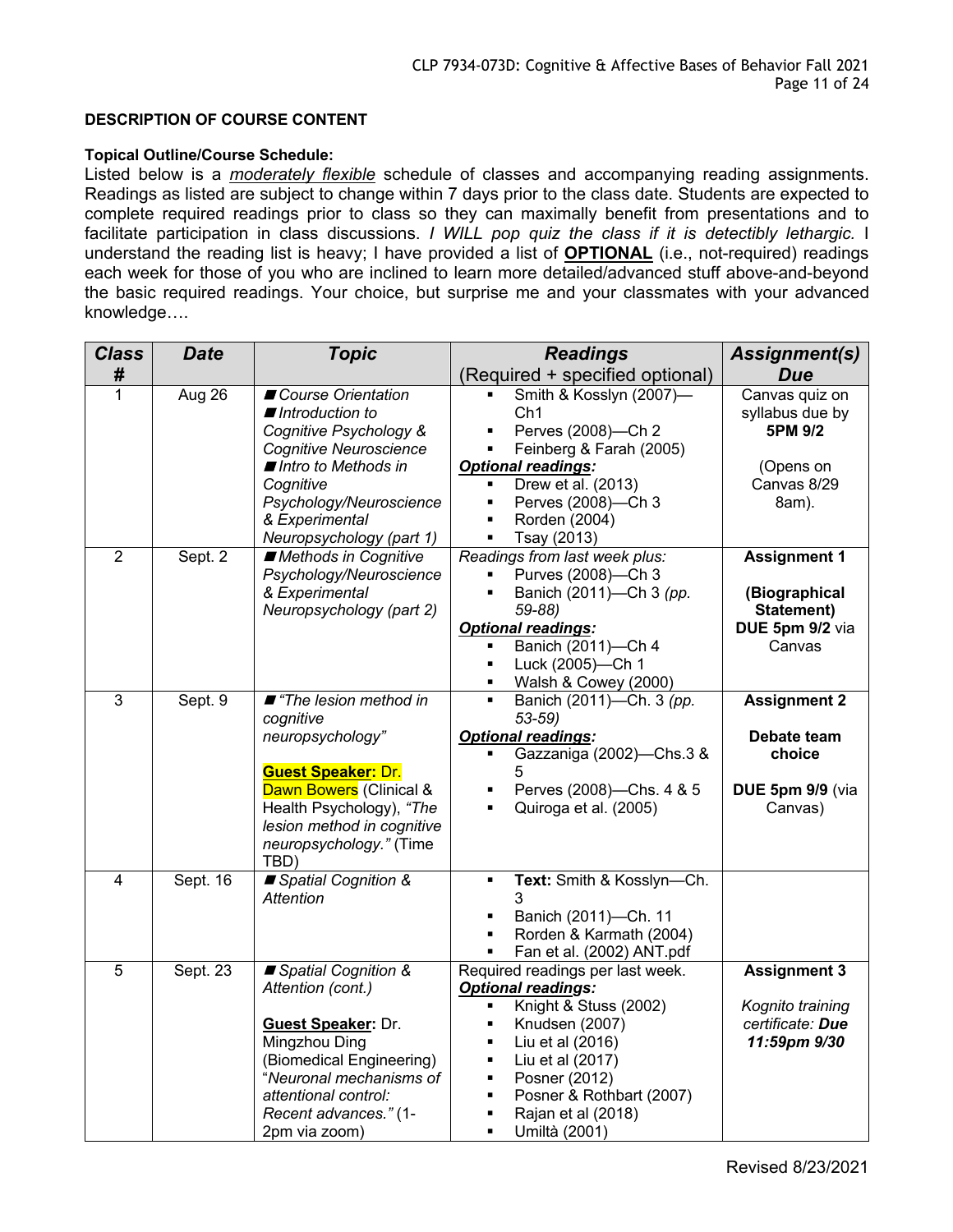|   |                  |                                                      | Wang et al. (2016)<br>٠                  |                         |
|---|------------------|------------------------------------------------------|------------------------------------------|-------------------------|
|   |                  |                                                      | Wen et al. (2013)                        |                         |
|   |                  |                                                      | Wen et al. (2012)                        |                         |
|   | Sept. 30         | No Clsss - Perlstein out                             |                                          |                         |
| 6 | Oct. 7           | Debate/Discussion #1:                                | Kognito presentation by<br>$\bullet$     | Debate 1                |
|   |                  | "Functional neuroimaging                             | Kognito Ambassador (UF-                  |                         |
|   |                  | can (pro)/cannot (con)                               | CWC). Time: TBD                          |                         |
|   |                  | completely replace lesion                            |                                          |                         |
|   |                  | methods for informing                                | <b>Debate Readings:</b>                  |                         |
|   |                  | theories of cognition."                              | <b>PRO: TBD</b><br>$\bullet$             |                         |
|   |                  | (See description of                                  | <b>CON: TBD</b>                          |                         |
|   |                  | debate format above.)                                |                                          |                         |
|   |                  |                                                      | Reminder, please send me                 |                         |
|   |                  |                                                      | your groups' readings 1-week             |                         |
|   |                  |                                                      | in advance so I can make                 |                         |
|   |                  |                                                      | them available to the class              |                         |
|   |                  |                                                      | and upload them to canvas for            |                         |
|   |                  |                                                      | all to read to facilitate                |                         |
|   |                  |                                                      | everyone's participation.                |                         |
| 7 | Oct. 14          | Gross & Functional                                   | Text: Smith & Kosslyn-Ch<br>Ξ            | N/A                     |
|   |                  | Anatomy of Cognition &                               | 1 (pp. 17-25)                            |                         |
|   |                  | Emotion                                              | Banich (2011)-Ch 1                       |                         |
|   |                  | Principles of Sensory                                | <b>Optional readings:</b>                |                         |
|   |                  | Processing & Encoding                                | Banich (2011)-Ch 2, 4, 6                 |                         |
|   |                  | Basic Processes in                                   | Gazzaniga (2002)-Chs 5, 6                |                         |
|   |                  | Visual                                               | Pessig & Tarr (2007)                     |                         |
|   |                  | Perception/Cognition                                 |                                          |                         |
| 8 | Oct. 21          | Executive Functions &                                | Readings from last week plus:            | <b>Assignment #4</b>    |
|   |                  | <b>Working Memory</b>                                | Text: Smith & Kosslyn-Ch                 | <b>Practice Quiz to</b> |
|   | <b>HonorLock</b> |                                                      |                                          | enable                  |
|   | <b>Practice</b>  |                                                      | Baddeley (2000) pp. 83-88<br>$\bullet$   | HonorLock; due          |
|   | Quiz             |                                                      | (section on working                      | by 11:59pm, 10/21       |
|   | 11:595PM         |                                                      | memory)                                  | (available 8:00am-      |
|   | 10/21            |                                                      | Stuss (2011)                             | $11:59$ pm)             |
|   |                  |                                                      | Gratton et al. (2017)                    |                         |
|   |                  |                                                      | <b>Optional readings:</b>                |                         |
|   |                  |                                                      | Banich (2011)-Ch 12                      |                         |
|   |                  |                                                      | Cohen, Perlstein et al.<br>$\bullet$     |                         |
|   |                  |                                                      | (1997)                                   |                         |
|   |                  |                                                      | Corbetta & Shulman (2002)                |                         |
|   |                  |                                                      | Kimberg et al. (2000)                    |                         |
|   |                  |                                                      |                                          |                         |
|   |                  |                                                      | Larson et al. (2006)                     |                         |
|   |                  |                                                      | Miller & Cohen (2001)                    |                         |
|   |                  |                                                      | Miyake et al. (2000)                     |                         |
|   |                  |                                                      | Perlstein et al. (2003)<br>٠             |                         |
| 9 | Oct. 28          | Spatial Cognition,                                   | Required readings from Oct.<br>$\bullet$ | N/A                     |
|   |                  | <b>Object Recognition</b>                            |                                          |                         |
|   |                  | ■ Attention & Attentional                            | Text: Smith & Kosslyn Ch 2               |                         |
|   |                  | <b>Disorders</b>                                     |                                          |                         |
|   |                  |                                                      | Heilman et al. (2015)-Clin-<br>$\bullet$ |                         |
|   |                  | <b>Guest Speaker: Dr.</b>                            | NP Ed5 Neglect                           |                         |
|   |                  | Kenneth Heilman (UF,                                 |                                          |                         |
|   |                  |                                                      |                                          |                         |
|   |                  | Department of                                        |                                          |                         |
|   |                  | Neurology), "Visuospatial                            |                                          |                         |
|   |                  | attention and attentional<br>disorders." (12:50-2pm) |                                          |                         |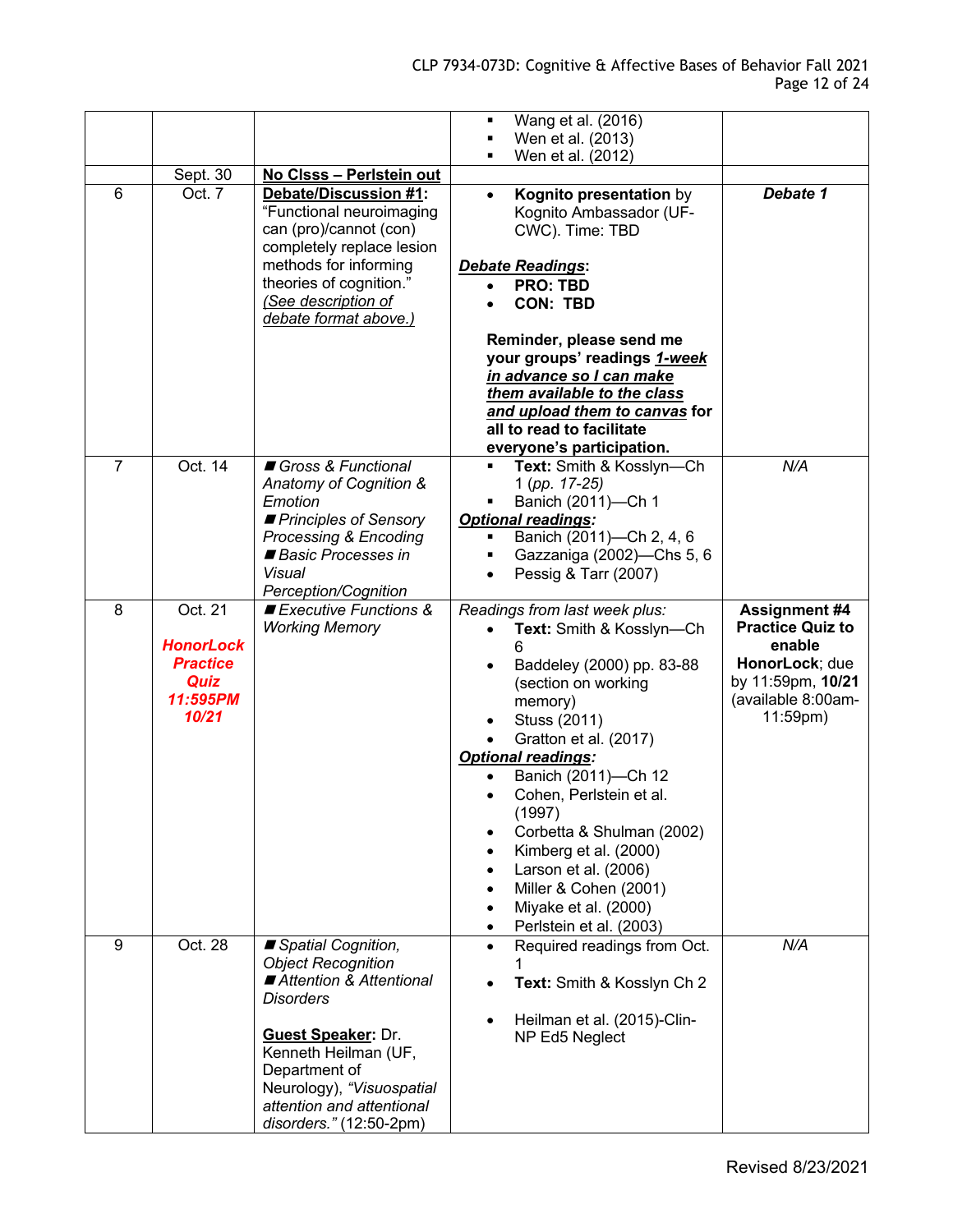| 9  | Nov. 4                                                                                                                      | ■ Memory                                                                                                                                                                                                                                                                                                                                                                                      | Text: Smith & Kosslyn-Chs<br>$\blacksquare$                                                                                                                                                                                                                                                                                                                                                                                                                                                                                                                                                                                                                                    | Debate 2                                                                                                                                              |
|----|-----------------------------------------------------------------------------------------------------------------------------|-----------------------------------------------------------------------------------------------------------------------------------------------------------------------------------------------------------------------------------------------------------------------------------------------------------------------------------------------------------------------------------------------|--------------------------------------------------------------------------------------------------------------------------------------------------------------------------------------------------------------------------------------------------------------------------------------------------------------------------------------------------------------------------------------------------------------------------------------------------------------------------------------------------------------------------------------------------------------------------------------------------------------------------------------------------------------------------------|-------------------------------------------------------------------------------------------------------------------------------------------------------|
|    | <b>Nov. 11</b>                                                                                                              | <b>Debate/Discussion #2:</b><br>"Repressed memories<br>are more likely to<br>represent memory<br>distortions (Pro) rather<br>than true, unearthed<br>recollections of past<br>experience (Con)." (See<br>description of debate<br>format above). 3-3:50pm<br><b>Guest Speaker: Dr.</b><br><b>Russell Bauer</b> (Clinical &<br>Health Psychology)<br>(Time: TBD)<br><b>NO CLASS - Veterans</b> | 4 & 5<br>Banich (2011)-Ch 10<br>Baddeley (2000) pp. 77-83<br>Murphy et al. (2019)<br><b>Optional readings:</b><br>Brown & Craik (2000)<br>٠<br>Cabeza & St. Jacques<br>٠<br>(2007)<br>Dodson & Schacter (2001)<br>Johnson (2006)<br>Moscovitch et al. (2006)<br>Parkin (2001)<br>٠<br>Ryan & Cohen (2003)<br>Debate Readings:<br><b>PRO: TBD</b><br><b>CON: TBD</b><br>Reminder, please send me your<br>groups' readings 1-week in<br>advance so I can make them<br>available to the class and upload<br>them to canvas for all to read to<br>facilitate everyone's participation.<br>Also, see the weblink listed under<br>Debate 2 references in reference<br>section below. |                                                                                                                                                       |
|    |                                                                                                                             | Day                                                                                                                                                                                                                                                                                                                                                                                           |                                                                                                                                                                                                                                                                                                                                                                                                                                                                                                                                                                                                                                                                                |                                                                                                                                                       |
| 10 | <b>Nov. 18</b><br><b>Research</b><br><b>Topic</b><br><b>Description</b><br>due 5PM<br>11/18<br>Exam 1,<br>due<br>$11:59$ pm | Basics of Emotion<br>Emotion & Cognition                                                                                                                                                                                                                                                                                                                                                      | Text: Smith & Kosslyn-Ch<br>٠<br>8<br>Lazarus (1982)<br>٠<br>Lang (1994)<br>٠<br>Ochsner & Gross (2005)<br>٠<br>Paquette et al. (2003)<br><b>Optional readings:</b><br>Allen et al. (2011)<br>п<br>Barrett et al. (2019)<br>٠<br>Cacioppo & Gardner (1999)<br>٠<br>Duncan & Barrett (2007)<br>٠<br>Izard (2009)<br>٠<br>Perlstein et al. (2002)<br>٠<br>Servan-Schreiber et al.<br>٠<br>(1998)<br>Pham (2007)<br>٠<br>Phelps & LeDoux (2005)<br>٠<br>Taylor et al. (2005)<br>٠<br>Banich (2011)-Chs. 13 &<br>14                                                                                                                                                                | <b>Research Topic</b><br><b>Description Due</b><br>5pm 11/18<br>Exam 1 (via<br>Canvas using<br>HonorLock)<br>DUE 11:59pm<br>11/18 (opens 5pm<br>11/18 |
|    | Nov. 25                                                                                                                     | <b>NO CLASS-UF Holiday</b><br>$(11/24 - 11/27);$<br>Thanksgiving                                                                                                                                                                                                                                                                                                                              | N/A                                                                                                                                                                                                                                                                                                                                                                                                                                                                                                                                                                                                                                                                            |                                                                                                                                                       |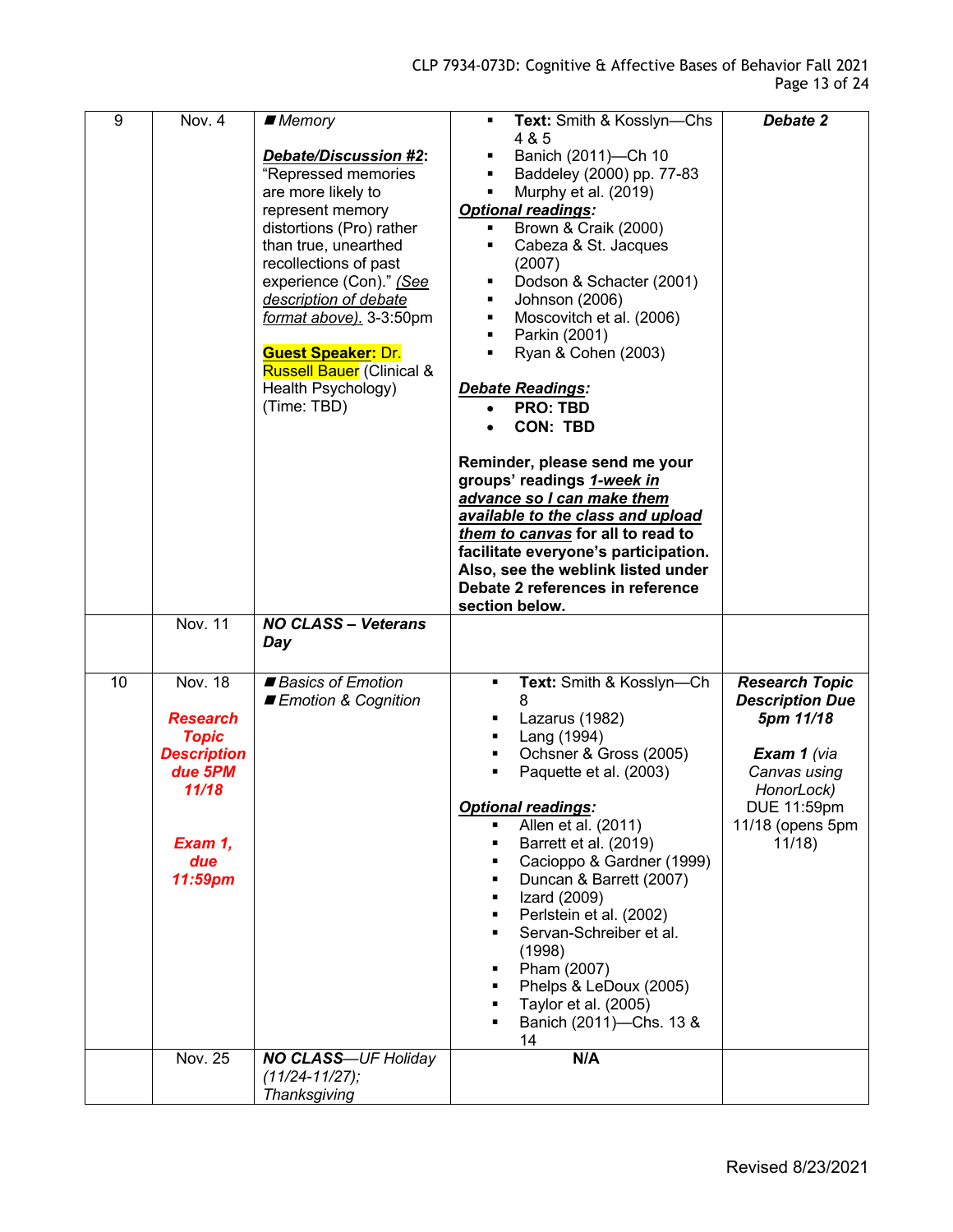| $\overline{11}$ | Dec. 2                      | Emotion Regulation;<br><b>NIMH Research Domain</b><br>Criteria (RDoC)<br><b>Guest Speaker: Dr.</b><br>Nicola Sambuco (Res Ast<br>SCTST; CHP, Center for<br>the Study of Emotion &<br>Attention) (Time: TBD)<br>Debate/Discussion #3:<br>"There is no emotion<br>without cognition." (Pro=<br>Emotion is dependent on<br>cognition (there is no<br>emotion without<br>cognition;" Con =<br>Emotion is independent<br>of cognition (i.e., there is<br>emotion without<br>cognition).<br>(See description of<br>debate format above.) | Required readings from Nov. 18<br>plus:<br>Gross (2015)<br>$\bullet$<br>Kozak & Cuthbert (2016)<br>Voosen (2013)<br>$\bullet$<br>Sambuco et al. (2020)<br>Optional readings on emotion &<br>cognition:<br>Dolcos et al. (2012)<br>$\blacksquare$<br>Lai et al. (2012)<br>$\blacksquare$<br>Lazarus (1984)<br>$\blacksquare$<br>Patrick (1994)<br>$\blacksquare$<br>Debate Readings:<br>Pro: TBD<br>$\blacksquare$<br><b>Con: TBD</b><br>$\blacksquare$<br>TBD - reminder, please<br>$\blacksquare$<br>send me your groups'<br>readings 1-week in<br>advance so I can make<br>them available to the class<br>and upload them to<br>canvas for all to read to<br>facilitate everyone's<br>participation.<br>Also, see the weblink listed under<br>Debate 3 references in reference<br>section below. | Debate 3           |
|-----------------|-----------------------------|------------------------------------------------------------------------------------------------------------------------------------------------------------------------------------------------------------------------------------------------------------------------------------------------------------------------------------------------------------------------------------------------------------------------------------------------------------------------------------------------------------------------------------|----------------------------------------------------------------------------------------------------------------------------------------------------------------------------------------------------------------------------------------------------------------------------------------------------------------------------------------------------------------------------------------------------------------------------------------------------------------------------------------------------------------------------------------------------------------------------------------------------------------------------------------------------------------------------------------------------------------------------------------------------------------------------------------------------|--------------------|
|                 | Dec. 9                      | No Class-UF "Reading                                                                                                                                                                                                                                                                                                                                                                                                                                                                                                               |                                                                                                                                                                                                                                                                                                                                                                                                                                                                                                                                                                                                                                                                                                                                                                                                    | <b>Research</b>    |
|                 |                             | Days" (12/9-12/10)                                                                                                                                                                                                                                                                                                                                                                                                                                                                                                                 |                                                                                                                                                                                                                                                                                                                                                                                                                                                                                                                                                                                                                                                                                                                                                                                                    | Proposal Due via   |
|                 | <b>Research</b>             |                                                                                                                                                                                                                                                                                                                                                                                                                                                                                                                                    |                                                                                                                                                                                                                                                                                                                                                                                                                                                                                                                                                                                                                                                                                                                                                                                                    | Canvas, 5pm        |
|                 | Proposal,<br>Due 5pm        |                                                                                                                                                                                                                                                                                                                                                                                                                                                                                                                                    |                                                                                                                                                                                                                                                                                                                                                                                                                                                                                                                                                                                                                                                                                                                                                                                                    | 12/9               |
|                 | 12/9                        |                                                                                                                                                                                                                                                                                                                                                                                                                                                                                                                                    |                                                                                                                                                                                                                                                                                                                                                                                                                                                                                                                                                                                                                                                                                                                                                                                                    |                    |
|                 | Dec. 14                     | No Class-UF "Finals"                                                                                                                                                                                                                                                                                                                                                                                                                                                                                                               |                                                                                                                                                                                                                                                                                                                                                                                                                                                                                                                                                                                                                                                                                                                                                                                                    | Exam $2$ (Via      |
|                 |                             | Week"                                                                                                                                                                                                                                                                                                                                                                                                                                                                                                                              |                                                                                                                                                                                                                                                                                                                                                                                                                                                                                                                                                                                                                                                                                                                                                                                                    | Canvas using       |
|                 | <b>FINAL</b>                | $(12/11 - 12/17)$                                                                                                                                                                                                                                                                                                                                                                                                                                                                                                                  |                                                                                                                                                                                                                                                                                                                                                                                                                                                                                                                                                                                                                                                                                                                                                                                                    | HonorLock)         |
|                 | <b>EXAM</b><br>12/13, 5:30- | <b>FINAL EXAM 12/13,</b>                                                                                                                                                                                                                                                                                                                                                                                                                                                                                                           |                                                                                                                                                                                                                                                                                                                                                                                                                                                                                                                                                                                                                                                                                                                                                                                                    | Opens on Canvas    |
|                 | 7pm)                        | $5:30-7$ pm)                                                                                                                                                                                                                                                                                                                                                                                                                                                                                                                       |                                                                                                                                                                                                                                                                                                                                                                                                                                                                                                                                                                                                                                                                                                                                                                                                    | 12/13, 5:30pm      |
|                 |                             |                                                                                                                                                                                                                                                                                                                                                                                                                                                                                                                                    |                                                                                                                                                                                                                                                                                                                                                                                                                                                                                                                                                                                                                                                                                                                                                                                                    | during finals week |

# *Kognito Training:*

Kognito is a free online training simulation course that teaches effective techniques to help and refer friends, classmates, and peers around you who might be showing signs and symptoms of emotional distress. Kognito has three unique training modules, one for friends and family of students, one for faculty members, and one for helping student veterans. You are only expected to complete the At-Risk for Students module, though I encourage you to explore the other modules as well.

As a friend, family member or UF peer, you may be the first one to notice signs of distress of someone around you. At UF, it is our shared responsibility to look out for one another and we are here to support you help distressed students. The UF Counseling and Wellness Center offers a free online resource, Kognito, to help you practice having difficult conversations and learn tools for when students show signs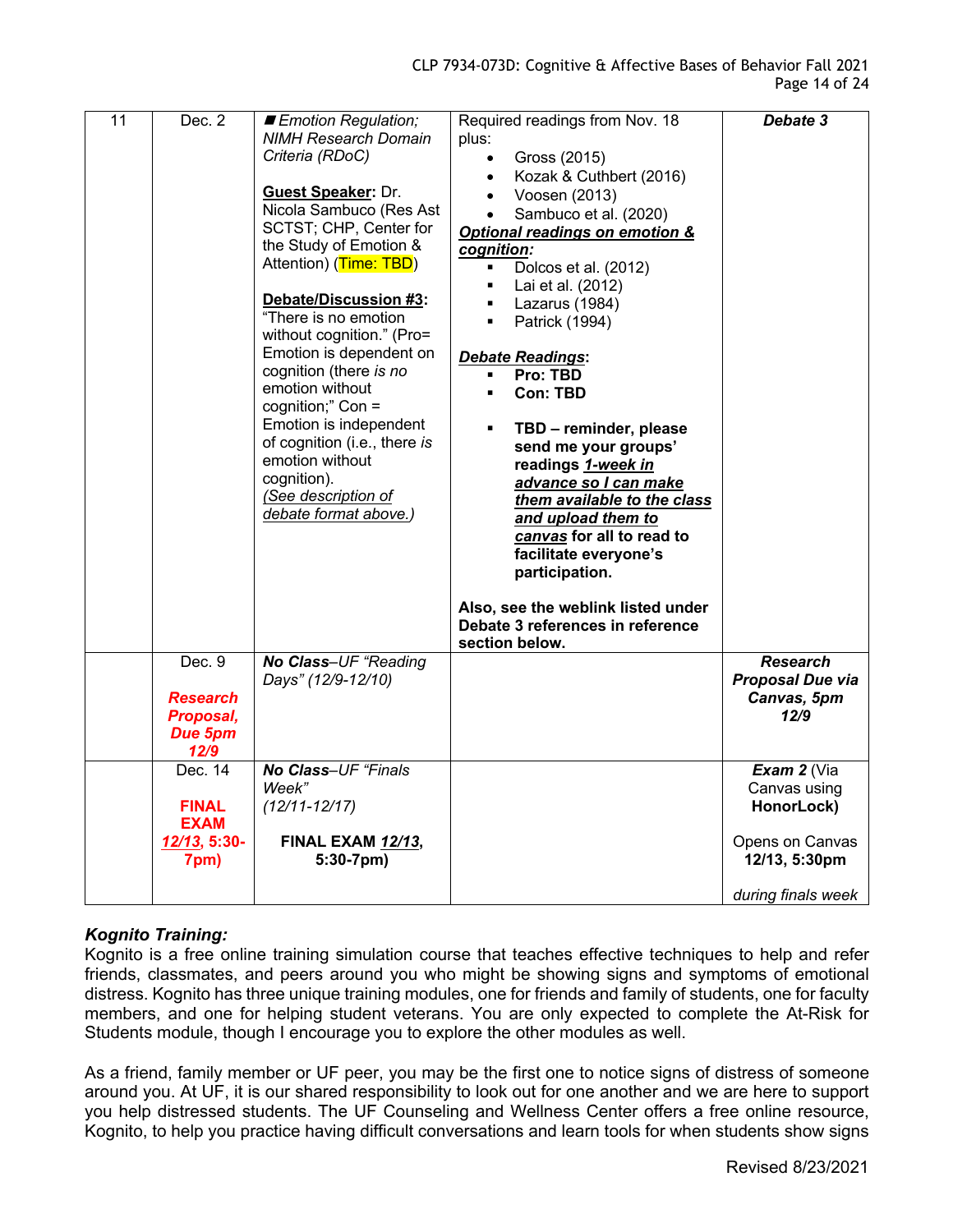of stress. With Kognito, you can learn how to talk about these signs, practice sharing your concerns, and learn how to motivate the person in distress to seek help.

To take this course, follow these instructions:

- 1. Go to kognitocampus.com
- 2. Click on "Create a New Account"
- **3. \*DO NOT USE THE SAME PASSWORD AS YOUR GATORLINK ACCOUNT\***
- 4. Fill out form and use the enrollment key: uflstudent
- 5. Select your category
- 6. Follow the on-screen instructions

7. Download your certificate of completion and upload to the corresponding Assignment in Canvas

**Questions or concerns? Email a Kognito Program Ambassador at Kognito-UF@ufl.edu.**

**Problems creating a Kognito account?** This may have something to do with browser compatibility and depend upon whether you're using a Mac or PC. Contact Kognito support center by phone (646.923.8632; M-F 10am-6pm EST) or email (support@kognito.com).

# **Course Materials and Technology:**

- *Required Textbook:* Lee, C. M., & Hunsley, J. (2018). *Introduction to Clinical Psychology: An Evidence Based Approach*. (4th Edition). Canada: John Wiley & Sons. ISBN # 9781118949467.
- **Additional Readings:** as indicated in syllabus; will be made available via Canvas files tab.
- **Electronic Device:** There will be "in-class" or scheduled assignments, quizzes or exams administered via Canvas (as described within this syllabus). An electronic device with internet and Canvas capabilities is required (e.g., laptop, tablet; preferably with **Firefox** browser for full Canvas functionality). Please contact the UF Computer Help Desk (contact information below) if you have questions or concerns regarding your device's capabilities.
- **Canvas:** Canvas is the course management system that you will use for this course. Canvas is accessed by using your Gatorlink account name and password at elearning.ufl.edu. There are several tutorials and student-help links on the Canvas login site. **Canvas works best with the Firefox browser**.
- n If you have technical questions call the UF Computer Help Desk at 352-392-HELP or send email to helpdesk@ufl.edu. You are responsible for checking your account prior to each class to determine how you should prepare for the upcoming class.

For technical support for this class, please contact the UF Help Desk at:

- Learning-support@ufl.edu
- $\bullet$  (352) 392-HELP select option 2
- https://helpdesk.ufl.edu/

#### **Assigned and Optional Readings**

**(Under construction—references** *will* **be revised/added as the course progresses, particularly for the debates; these will be highlighted below). All readings should be completed prior to the assigned class date.**

- Allen, P.A., Lien, M-C, Ruthruff, E. (2011). Cognition and emotion: Neuroscience and behavioral perspectives. *Journal of Cognitive Psychology*, *23(6)*, 667-668. *I recommend you read the entire volume of all relevant papers in this special issue on cognition and emotion*.
- Baddeley, A. (2000). Short-term and working memory. In E. Tulving & F.I.M. Craik (Eds.), *The Oxford Handbook of Memory*, pp. 77-92. New York: Oxford University Press.
- Banich, M.T., & Compton, R.J. (2011). *Cognitive Neuroscience (3rd Edition)*. Belmont, CA: Wadsworth. (selected chapters)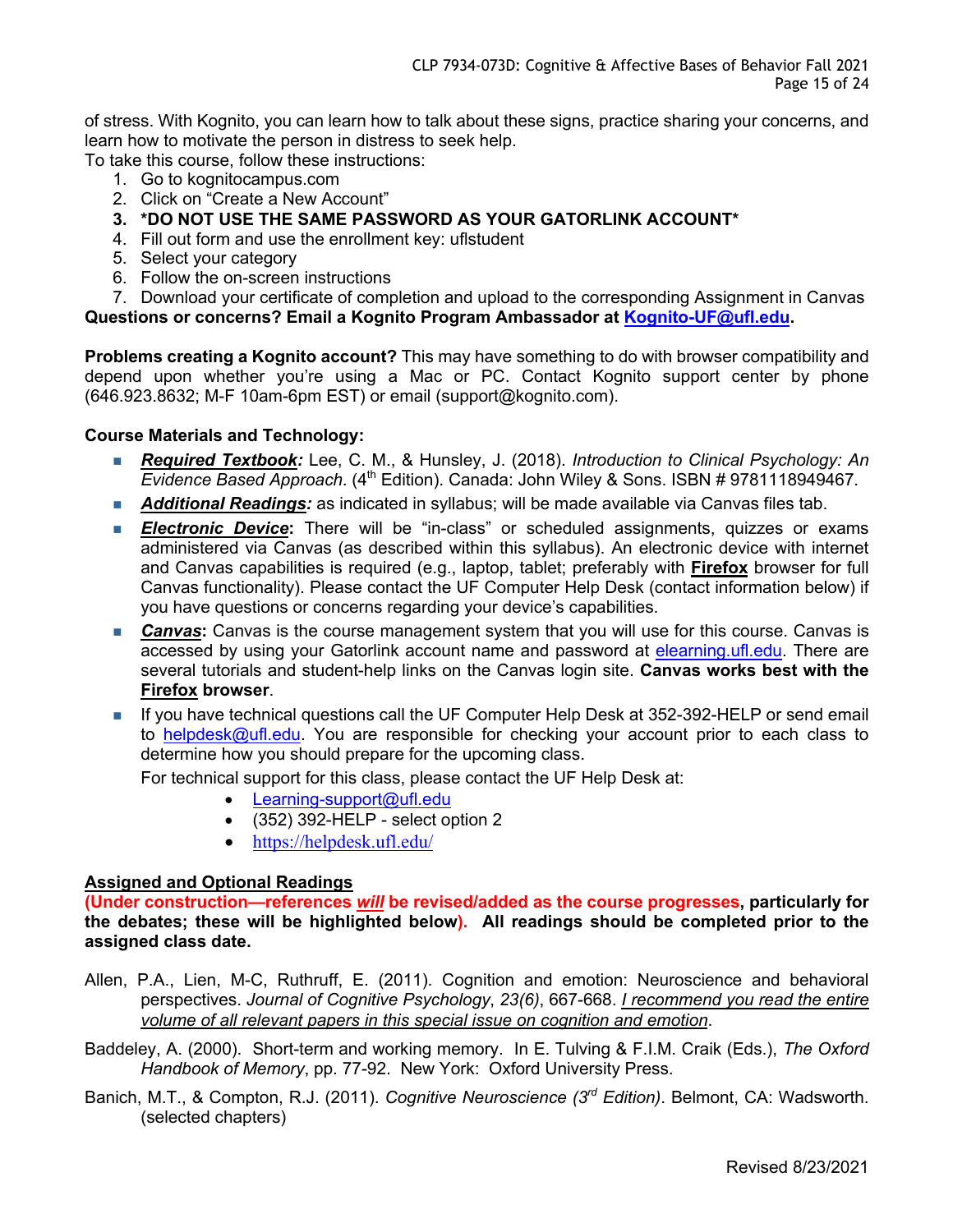- Brown, S.C., & Craik, F.M. (2000). Encoding and retrieval of information. In E. Tulving & F.I.M. Craik (Eds.), *The Oxford Handbook of Memory*, pp. 93-107. New York: Oxford University Press.
- Cabeza, R., & St. Jacques, P. (2007). Functional neuroimaging of autobiographical memory. *Trends in Cognitive Neuroscience*, *11(5)*, 219-227.
- Cacioppo, J.T., & Gardner, W.L. (1999). Emotion. *Ann. Rev. Psychol.*, *50*, 191-214.
- Coltheart, M. (2013). How can functional neuroimaging inform cognitive theories? *Perspectives on Psychological Science*, *8*(1), 98-103.
- Corbetta, M., & Shulman, G.L. (2002). Control of goal-directed and stimulus-driven attention in the brain. *Nature Reviews Neuroscience*, *3*, 201-215.
- Cohen, J.D., Perlstein, W.M., Braver, T.S., Nystrom, L.E., Noll, D.C., Jonides, J., & Smith, E.E. (1997). Temporal dynamics of brain activation during a working memory task. *Nature*, *386*, 604-608*.*
- Damasio, A. (1995). Toward a neurobiology of Emotion and Feeling: Operational concepts and hypotheses. *The Neuroscientist*, *1*(1), 19–25,
- Devitt, A. L., & Schacter, D. L. (2016). False memories with age: Neural and cognitive underpinnings. *Neuropsychologia*, *91*, 346-359.
- Dodson, C.L., & Schacter, D.L. (2001). Memory distortion. In B. Rapp (Ed.), *The Handbook of Cognitive Neuropsychology: What deficits reveal about the human mind* (pp. 445-461). Baltimore: Johns Hopkins University Press.
- Dolcos, F., Iordan, A.D., & Dolcos, S. (2011). Neural correlates of emotion-cognition interactions: A review of evidence from brain imaging investigations. *Journal of Cognitive Psychology*, *23(6)*, 669-694.
- Drew, T., Võ., M.L., & Wolfe, J.M. (2013). The invisible gorilla strikes again: Sustained inattentional blindness in expert observers. *Psychological Science* [epub ahead of print].
- Duncan, S., & Barrett, L.F. (2007). Affect is a form of cognition: A neurobiological analysis. *Cognition and Emotion*, *21(6)*, 1184-1211.
- Eyesenck, M.W. (2012). General knowledge. In M.W. Eysenck, *Fundamentals of Cognition (2nd Ed.)*, Chapter 7, pp. 214-241. NY: Psychology Press.
- Eysenck, M.W., & Keane, M.T. (2005). Concepts and categories. In M.W. Eysenck & M.T. Keane, *Cognitive Psychology: A Student's Handbook (5th Ed.)*, Chapter 9, pp. 293-313. NY: Psychology Press.
- Eysenck, M.W., & Keane, M.T. (2000). Cognition and emotion. In M.W. Eysenck & M.T. Keane (Eds.), *Cognitive Psychology: A Student's Handbook (4th Ed.)*, Chapter 18, pp. 489-512. Philadelphia, PA: Psychology Press.
- Barrett, L.F., Adolphs, R., Marsella, S., Martinez, A.M., & Pollak, S.D. (2019). Emotional expressions reconsidered: Challenges to inferring emotion from human facial movements. *Psychological Science in the Public Interest*, *20(1)*, 1-68.
- Eklund, A., Nichols, T. E., & Knutsson, H. (2016). Cluster failure: Why fMRI inferences for spatial extent have inflated false-positive rates. *Proceedings of the national academy of sciences*, *113*(28), 7900-7905. https://doi.org/10.1073/pnas.1602413113
- Feinberg, T.E., & Farah, M.J. (2005). A historical perspective on cognitive neuroscience. In M.J. Farah & T.E. Feinberg (Eds.), *Patient-based approaches to cognitive neuroscience, 2nd Ed.*, pp. 3-20. Cambridge MA: MIT Press.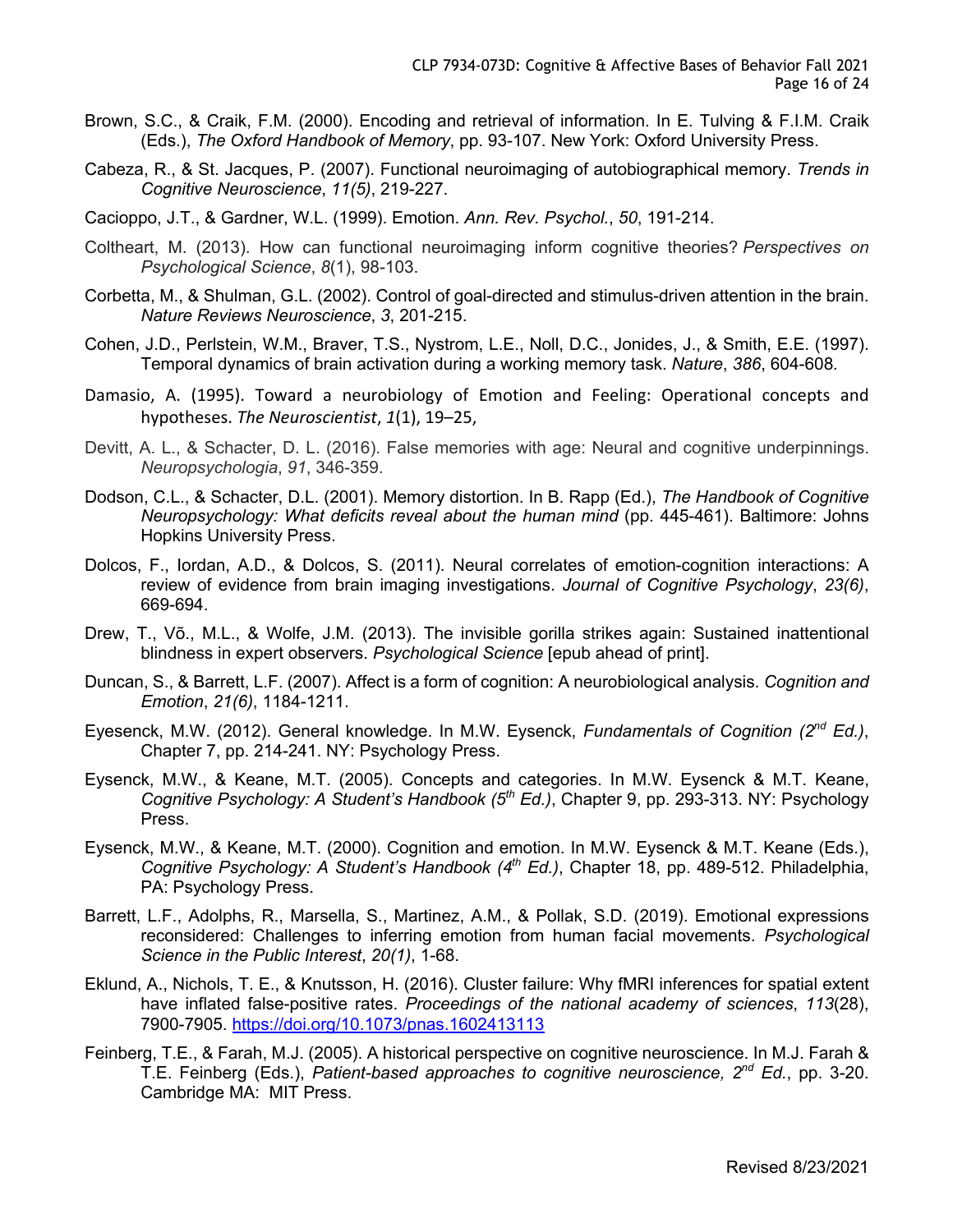- Gazzaniga, M.S., Ivry, R.B., & Mangun, G.R. (2002). *Cognitive Neuroscience: The Biology of the Mind (2nd Edition)*. NY: W.W. Norton. (selected chapters)
- Goldstone, R.L. & Kersten, A. (2003). Concepts and categorization. In A.F. Healy & R.W. Proctor (Eds.), *Handbook of Psychology, Vol. 4*: *Experimental Psychology*, pp. 599-621. Hoboken, NJ: John Wiley & Sons.
- Gratton, G., Cooper, P., Fabiani, M., Carter, C.S., & Karayanidis, F. (2017). Dynamics of cognitive control: Theoretical bases, paradigms, and a view for the future. *Psychophysiology*, https://doi.org/10.1111/psyp.13016.
- Gross, J. J. (2014). *Emotion regulation: Conceptual foundations.* In J. J. Gross (Ed.), *Handbook of emotion regulation* (2nd ed., p. 3–20). The Guilford Press.
- Gross, J.J. (2015). Emotion regulation: Current status and future prospects. *Psychological Inquiry*, *26(1)*, 1-26.
- Hallett, M., Di Iorio, R., Rossini, P. M., Park, J. E., Chen, R., Celnik, P., … Ugawa, Y. (2017). Contribution of transcranial magnetic stimulation to assessment of brain connectivity and networks. *Clinical neurophysiology: official journal of the International Federation of Clinical Neurophysiology*, *128(11)*, 2125–2139. doi:10.1016/j.clinph.2017.08.007
- Heilman, K.M., Watson, R.T., & Valenstein, E. (2011). Neglect and related disorders. In K.M. Heilman & E. Valenstein (Eds.), *Clinical Neuropsychology* 5<sup>th</sup> edition. Chapter 12. Oxford University Press.
- Hoffmann, F., Viding, E., Puetz, V. B., Gerin, M. I., Sethi, A., Rankin, G., & McCrory, E. J. (2018). Evidence for Depressogenic Spontaneous Thoughts and Altered Resting-State Connectivity in Adolescents with a Maltreatment History. *Journal of the American Academy of Child & Adolescent Psychiatry*, *57*(9), 687-695.
- Iacono, W.G. (2016). Achieving success with the Research Domain Criteria (RDoC): Going beyond the matrix. *Psychophysiology*, *53*, 308-311.
- Izard, C.E. (2009). Emotion theory and research: Highlights, unanswered questions, and emerging issues. *Ann. Rev. Psychol.*, *60*, 1-25.
- Johnson, M.K. (2006). Memory and reality. *American Psychologist*, *61*, 760-771.
- Kimberg, D.Y., D'Esposito, M., & Farah, M.J. (2000). Frontal lobes II: Cognitive issues. In M.J. Farah and T.E. Feinberg (Eds.), *Patient-Based Approaches to Cognitive Neuroscience*. (pp. 317-326). MA: MIT Press.
- Knight, R.T., & Stuss, D.T. (2002). Prefrontal cortex: The present and future. In *Principles of Frontal Lobe Function*, D.T. Stuss and R.T. Knight (Eds.), New York: Oxford University Press, pp. 573-597.
- Knudsen, E.I. (2007). Fundamental components of attention. *Annual Review of Neuroscience, 30*, 57- 78.
- Kozak, M.J., & Cuthbert, B.N. (2016). The NIMH research domain criteria initiative: Background, issues, and pragmatics. *Psychophysiology*, *53*, 286-297.
- Lai, V.T., Hagoort, P., & Cassanto, D. (2012). Affective primacy vs. cognitive primacy: Dissolving the debate. *Frontiers is Psychology*, *3*, 1-8.
- Lang, P.J. (1994). The varieties of emotional experience: A meditation on James-Lange theory. *Psychological Review*, *101(2)*, 211.221.
- Lang, P.J. (1995). The emotion probe: Studies of motivation and attention. *American Psychologist*, *50(5)*, 372-385.
- Lang, P.J. (2016). Closing the divide: Psychological science, basic and applied (pp. 445-449). In R.J. Sternberg, S.T. Fiske, & D.J. Foss (Eds.), *Scientists Making a Difference: One Hundred Eminent*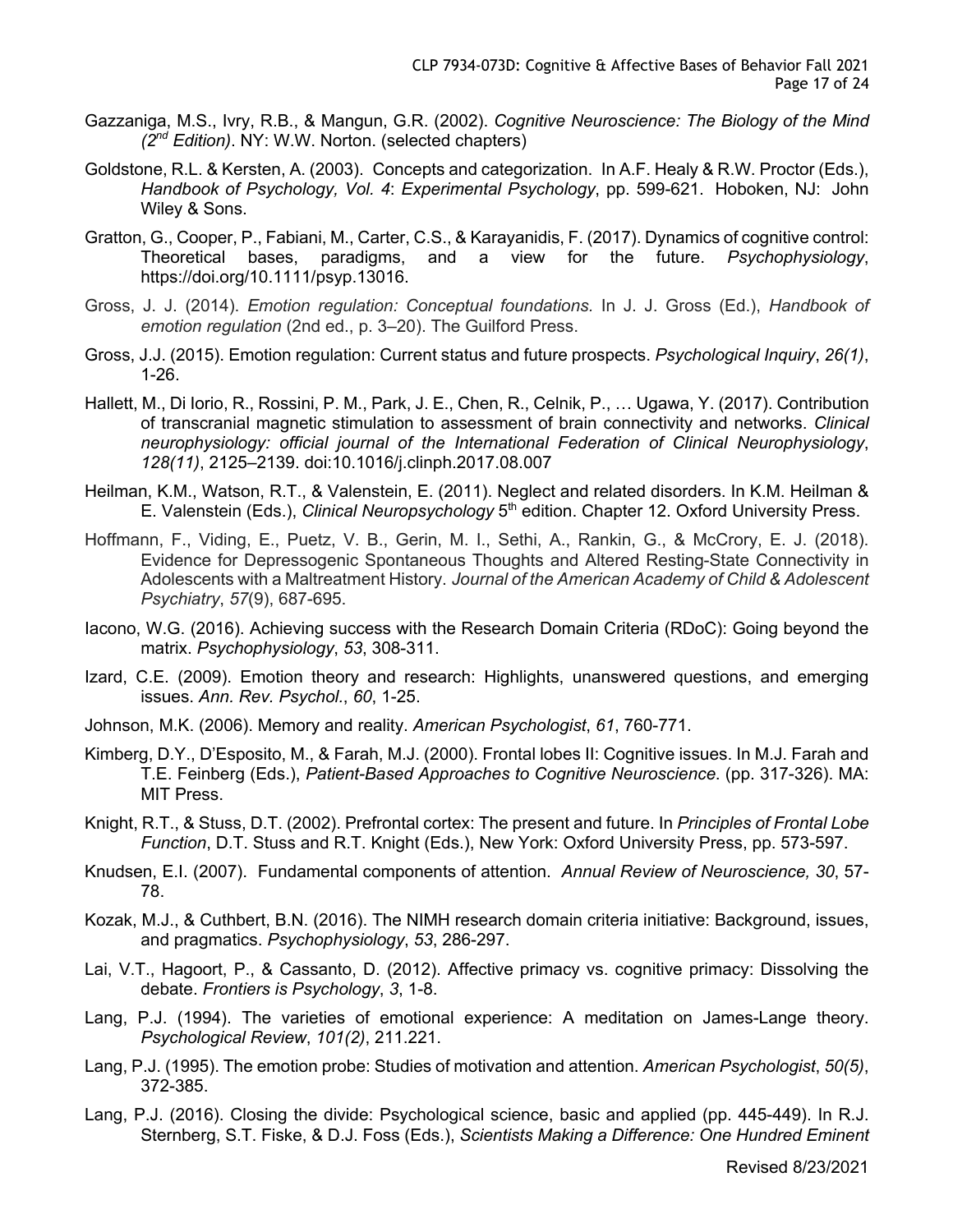*Behavioral and Brain Scientists Talk about Their Most Important Contributions*. NY: Cambridge University Press.

- Larson, M.J., Perlstein, W.M., Demery, J.A., & Stigge-Kaufman, D.A. (2006). Cognitive control impairments in traumatic brain injury. *Journal of Clinical and Experimental Neuropsychology*, *28*, 968-986.
- Larson, M.J., Perlstein, W.M., Stigge-Kaufman, D., Kelley, K.G., & Dotson, V.M. (2006). Affective contextinduced modulation of the error-related negativity. *Neuroreport*, *17*, 329-333.
- Lazarus, R.S. (1982). Thoughts on the relations between emotion and cognition. *American Psychologist, 37*, 1019-1024.
- Lazarus, R.S. (1984). On the primacy of cognition. *American Psychologist*, *39(2)*, 124-129.
- Levine, D.S. (2009). Brain pathways for cognitive-emotional decision making in the human animal. *Neural Networks*, 2*2*, 286-293.
- Lilienfeld, S.O. (2014). *DSM*-5: Centripetal scientific and centrifugal antiscientific forces. *Clinical Psychology Science and Practice*, *21(3)*, 269-279.
- Liu, Y., Bengson, J., Huang, H., Mangun, G.R., & Ding, M. (2016). Top-down modulation of neural activity in anticipatory visual attention: Control mechanisms revealed by simultaneous EEG-fMRI. *Cerebral Cortex*, *26*, 517-529.
- Liu, Y., Hong, X., Bengson, J.J., Kelly, T.A., Ding, M., & Mangun, G.R. (2017). Deciding where to attend: Large-scale network mechanisms for underlying attention and intention revealed by graphtheoretic analysis. *Neuroimaging*, *157*, 45-60.
- Loftus, E.F., & Teicher, J. (2019). Invasion of the mind snatchers: A nation full of traumatic memories. *Clinical Psychological Science*, *7(1)*, 25-26.
- Loken, B. (2006). Consumer psychology: Categorization, affect, and persuasion. *Annual Review of Psychology*, *57*, 453-485.
- Logothetis, N. (2008). What we can do and what we cannot do with fMRI. *Nature*, 453, 869-878.
- Luck, S.J. (2005). *An Introduction to the Event-Related Potential Technique*. Cambridge: MA: MIT Press. (selected chapters)
- Mahon, B.Z., & Caramazza, A. (2009). Concepts and categories: A cognitive neuropsychological perspective. *Annual Review of Psychology*, *60*, 27-51.
- Mauss, I.B., & Robinson, M.D. (2009). Measures of emotion: A review. *Cognition and Emotion*, *23(2)*, 209-237.
- Miller, E.K., & Cohen, J.D. (2001). An integrative theory of prefrontal cortex function. *Annual Review of Neuroscience*, *24*, 167-202.
- Miyake, A. Friedman, N.P., Emerson, M.J., Witzki, A.H., & Howerter, A. (2000). The unity and diversity of executive functions and their contributions to complex "frontal lobe" tasks: A latent variable analysis. *Cognitive Psychology, 41*, 49-100.
- Morrison, A. S., & Heimberg, R. G. (2013). Attentional control mediates the effect of social anxiety on positive affect. *Journal of Anxiety Disorders*, *27*(1), 56–67.
- Moscovitch, M., Nadel, L., Winocur, G., Gilboa, A., & Rosenbaum, R.S. (2006). The cognitive neuroscience of remote episodic, semantic, and spatial memory. *Current Opinion in Neurobiology*, *16*, 179-190.
- Murphy, G., Loftus, E.F., Grady, R. F., Levine, L.J., & Greene, C.M. (2019). False memories for fact new during Ireland's abortion referendum. *Psychological Science*, published online.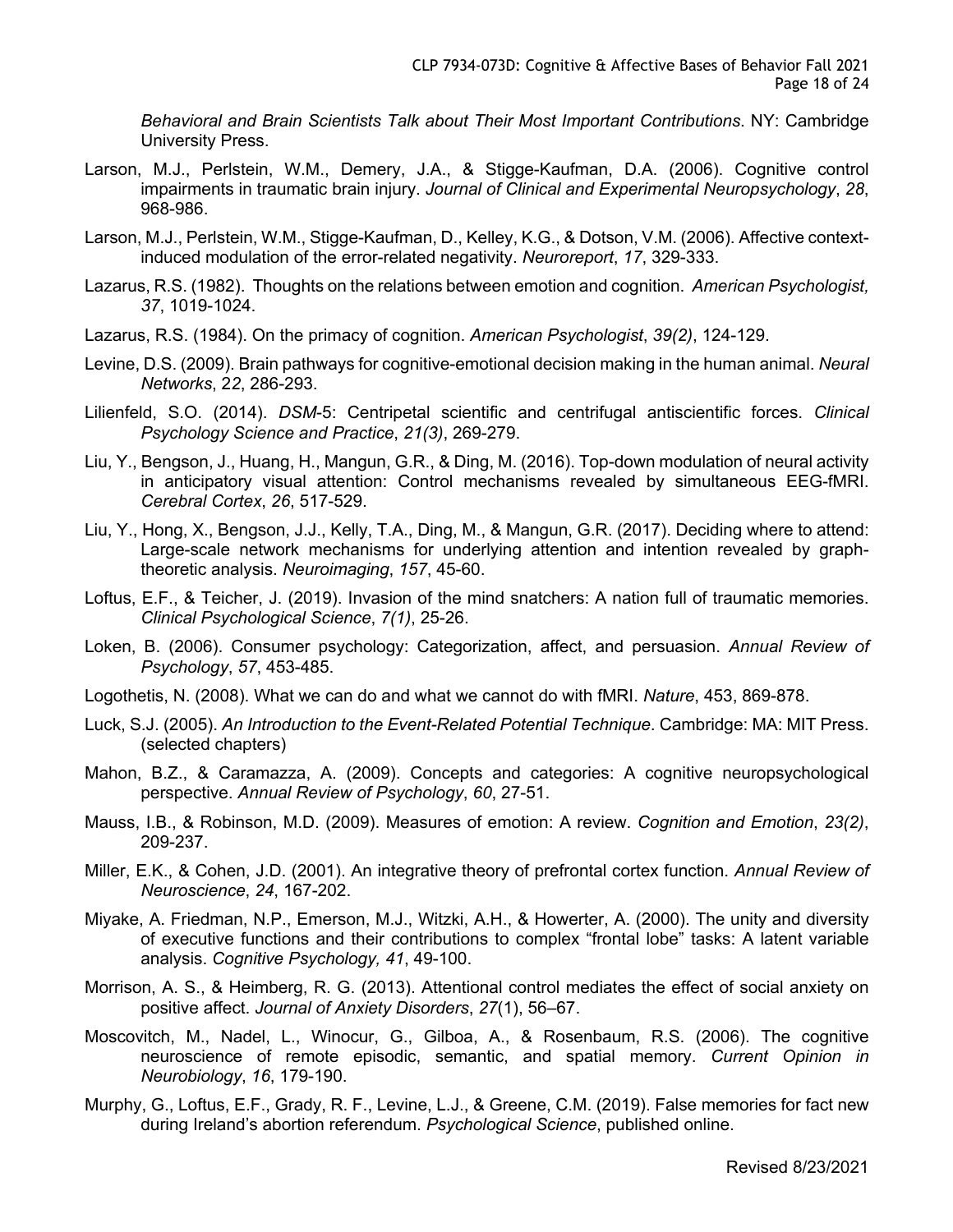- Ochsner, K., & Gross, J.J. (2005). The cognitive control of emotion. *Trends in Cognitive Sciences*, *9(5)*, 242-249.
- Otgaar, H., Howe, M.L., Pathis, L., Merckelbach, H., Lynn, S.J., Lillenfeld, S.O., & Loftis, E.F. (2019). *Perspectives on Pscyhological Science*, *14(6)*, 1072-1095.
- Pascual-Leone, A., Walsh, V., & Rothwell, J. (2000). Transcranial magnetic stimulation in cognitive neuroscience – virtual lesion, chronometry, and functional connectivity. *Current Opinion in Neurobiology, 10*, 232-237. doi: 10.1016/S0959-4388(00)00081-7
- Parkin, A.J. (2001). The structure and mechanisms of memory. In B. Rapp (Ed.), *The Handbook of Cognitive Neuropsychology: What deficits reveal about the human mind* (pp. 445-461). Baltimore: Johns Hopkins University Press.
- Parrott, W.G., & Sabini, J. (1989). On the "emotional" qualities of certain types of cognition: A reply to arguments for the independence of cognition and affect. *Cognitive Therapy and Research*, *13(1)*, 49-65.
- Patrick, C.J. (1994). Emotion and psychopathy: Startling new insights. *Psychophysiology*, *31*, 319-330.
- Patrick, C.J., Berthot, B.D., & Moore, J.D. (1996). Diazepam blocks fear-potentiated startle in humans. *Journal of Abnormal Psychology*, *105(1)*, 89-96.
- Paquette, V., Lévesque, J., … Beauregard, M. (2003). "Change the mind and you change the brain": effects of cognitive-behavioral therapy on neural correlates of spider phobia. *Neuroimage*, *18*, 401-409/
- Pham, M.T. (2007). Emotion and rationality: A critical review and interpretation of empirical evidence. *Review of General Psychology*, *11(2)*, 155-178.
- Perlstein, W.M., Cole, M.A., Larson, Kelly, K.G., Seignourel, P., & Keil, A. (2003). Steady-state visual evoked potentials reveal frontally-mediated working memory activity in humans. *Neuroscience Letters*, *342*, 191-195.
- Perlstein, W.M., Elbert, T., & V.A. Stenger (2002). Dissociation in human prefrontal cortex of affective influences on working memory-related activity. *PNAS*, *99(3)*, 1736-1741.
- Phelps, E.A., & LeDoux, J.E. (2005). Contributions of the amygdala to emotion processing: From animal models to human behavior. *Neuron, 48*, 175-187.
- Pessig, J.J., & Tarr, M.J. (2007). Visual object recognition: Do we know more now than we did 20 years ago? *Annual Review of Psychology*, *58*, 75-96.
- Posner, M.I. (2012). Imaging attentional networks. *Neuroimage*, *61*, 450-456.
- Posner, M.I., & Rothbart, M.K. (2007). Research on attention networks as a model for the integration of psychological science. *Annual Review of* Psychology, *58*, 1-23.
- Pessoa, L. (2008). On the relationship between emotion and cognition. *Nature Reviews*, *9*, 148-158.
- Purves, D., Brannon, E.M., Cabeza, R., Huttel, S.A., LaBar, K.S., Platt, M.L. & Worldorff, M.G. (2008). *Principles of Cognitive Neuroscience*. Sunderland, MA: Sinauer Assoc. (selected chapters)
- Quiroga, R.Q., Reddy, L., Kreiman, G., Koch, C., & Fried, I. (2005). Invariant visual representation by single neurons in the human brain. *Nature*, *435*, 1102-1107.
- Rajan, A., Siegel, S.N., Liu, Y., Bengson, J., Mangun, G.R., & Ding, M. (2018). Theta oscillations index frontal decision-making and mediate reciprocal frontal-parietal interactions in willed action. *Cerebral Cortex*, doi: 10.1093/cerecor/bhy149.
- Rorden, C., & Karnath, H-O. (2004). Using human brain lesions to infer function: A relic from a past era in the fMRI age? *Nature Reviews Neuroscience*, *5*, 813-819.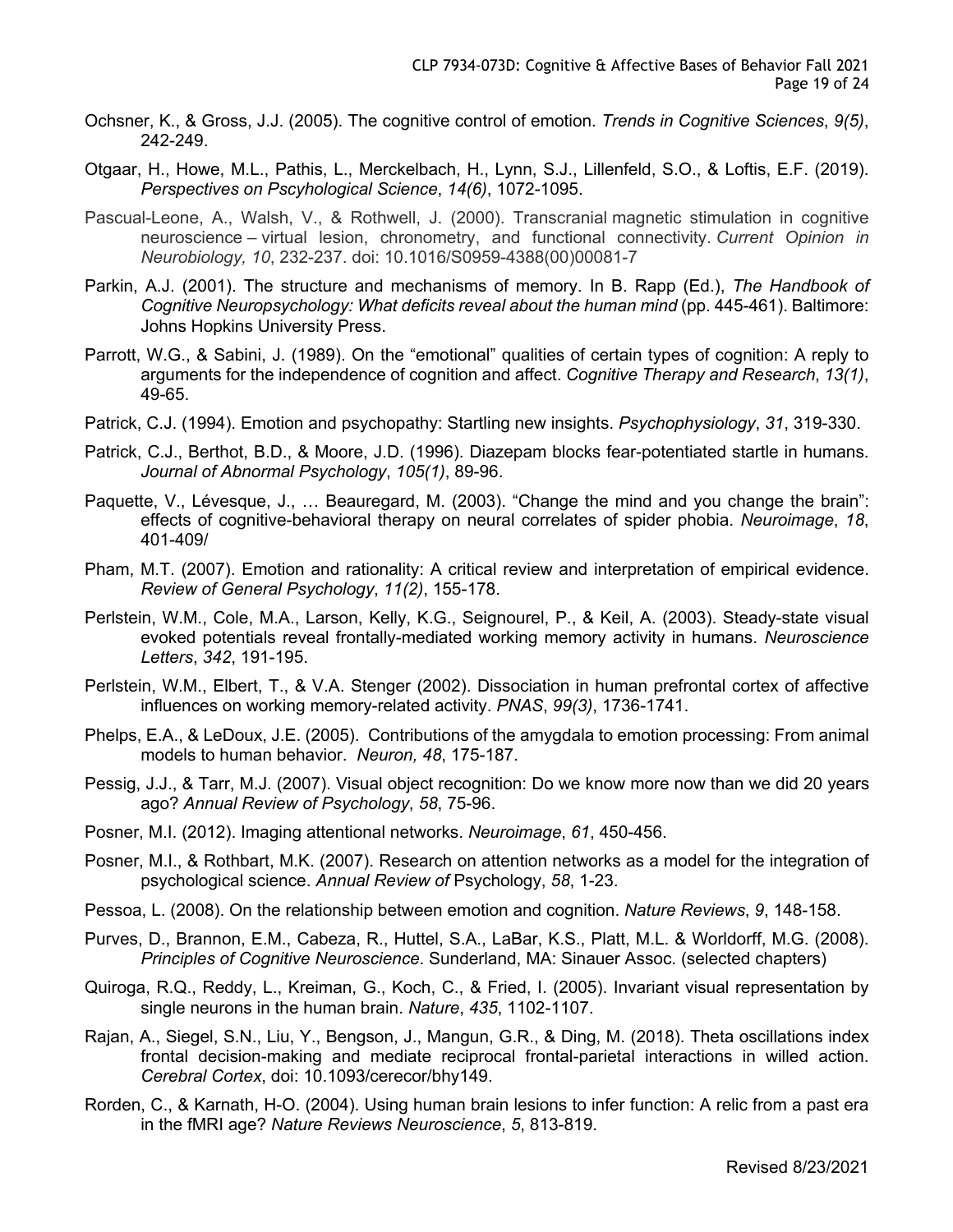- Ryan, J.D., & Cohen, N.J. (2003). Evaluating the neuropsychological dissociation evidence for multiple memory systems. *Cognitive, Affective, and Behavioral Neuroscience*, *3*, 168-185.
- Sambuco, N., Bradley, M, Herring, D., & Hillbrandt, K. (2020). Transdiagnostic trauma severity in anxiety and mood disorders: Functional brain activity during emotional scene processing. *Psychophysiology*, *57*(1), e13349.
- Smith, R. & Lane, R.D. (2016). Unconscious emotion: A cognitive neuroscientific perspective. *Neuroscience and Biobehavioral Reviews*, *69*, 216-238.
- Sperber, C., & Karnath, H. (2018). On the validity of lesion-behavior mapping methods. *Neuropsychologia*, 115, 17-24.
- Storbeck, J. & Clore, G.L. (2007). On the interdependence between cognition and emotion. *Cognition and Emotion, 21*, 1212-1237.
- Stuss, D.T. (2011). Functions of the frontal lobes: Relation to executive functions. *Journal of the International Neuropsychological Society*. *17*, 1-17.
- Taylor, J.G. & Fragopanagos, N.F. (2005). The interaction of attention and emotion. *Neural Networks*, *18*, 353-369.
- Tsay, C-J. (2013). Sight over sound in the judgment of music performance. *PNAS* [epub ahead of print]. http://www.pnas.org/content/early/2013/08/16/1221454110.full.pdf+html?with-ds=yes
- Umiltà, C. (2001). Mechanisms of attention. In Rapp, B. (Ed.), *The Handbook of Cognitive Neuropsychology: What deficits reveal about the human mind*, pp. 135-158. Baltimore: Johns Hopkins University Press.
- Vaidya, A. R., Pujara, M. S., Petrides, M., Murray, E. A., & Fellows, L. K. (2019). Lesion studies in contemporary neuroscience. *Trends in Cognitive Sciences*, *23*(8), 653-671. https://doi.org/10.1016/j.tics.2019.05.009
- Voosen, P. (2013). A revolution in mental health. *The Chronicle of Higher Education*. https://www.chronicle.com/article/a-revolution-in-mental-health.
- Walsh, V., & Cowey, A. (2000). Transcranial magnetic stimulation and cognitive neuroscience. *Nature Reviews: Neuroscience*, *1*, 73-79.
- Wang, C., Rajagovindan, R., Han, S.-M., & Ding, M. (2016). Top-down control of visual alpha oscillations: Sources of control signals and their mechanisms of action. *Frontiers in Human Neuroscience*, *Vol 10, Article 15*, 1-14.
- Ward, J. (2010). *The Student's Guide to Cognitive Neuroscience*, 2<sup>nd</sup> Ed. New York: Psychology Press. (selected chapters)
- Weber, E., & Johnson, E.J. (2009). Mindful judgment and decision making. *Annual Review of Psychology, 60*, 53-85.
- Winkelman, P. (2010). Bob Zajonc and the unconscious emotion. *Emotion Review*, *2(4)*, 353-362.
- Wixted, J. T., & Mickes, L. (2013). On the relationship between fMRI and theories of cognition: The arrow points in both directions. *Perspectives on Psychological Science, 8,* 104-107. doi: 10.1177/1745691612469022
- Wen, X., Liu, Y., Yao, L., Ding, M. (2013). Top-down regulation of default mode activity in spatial visual attention. *The Journal of Neuroscience*, *33(15)*, 6444-6453.
- Wen, X., Yao, L., Liu, Y., & Ding, M. (2012). Causal interactions in attention networks predict behavioral performance. *The Journal of Neuroscience*, *32(4)*, 1284-1292.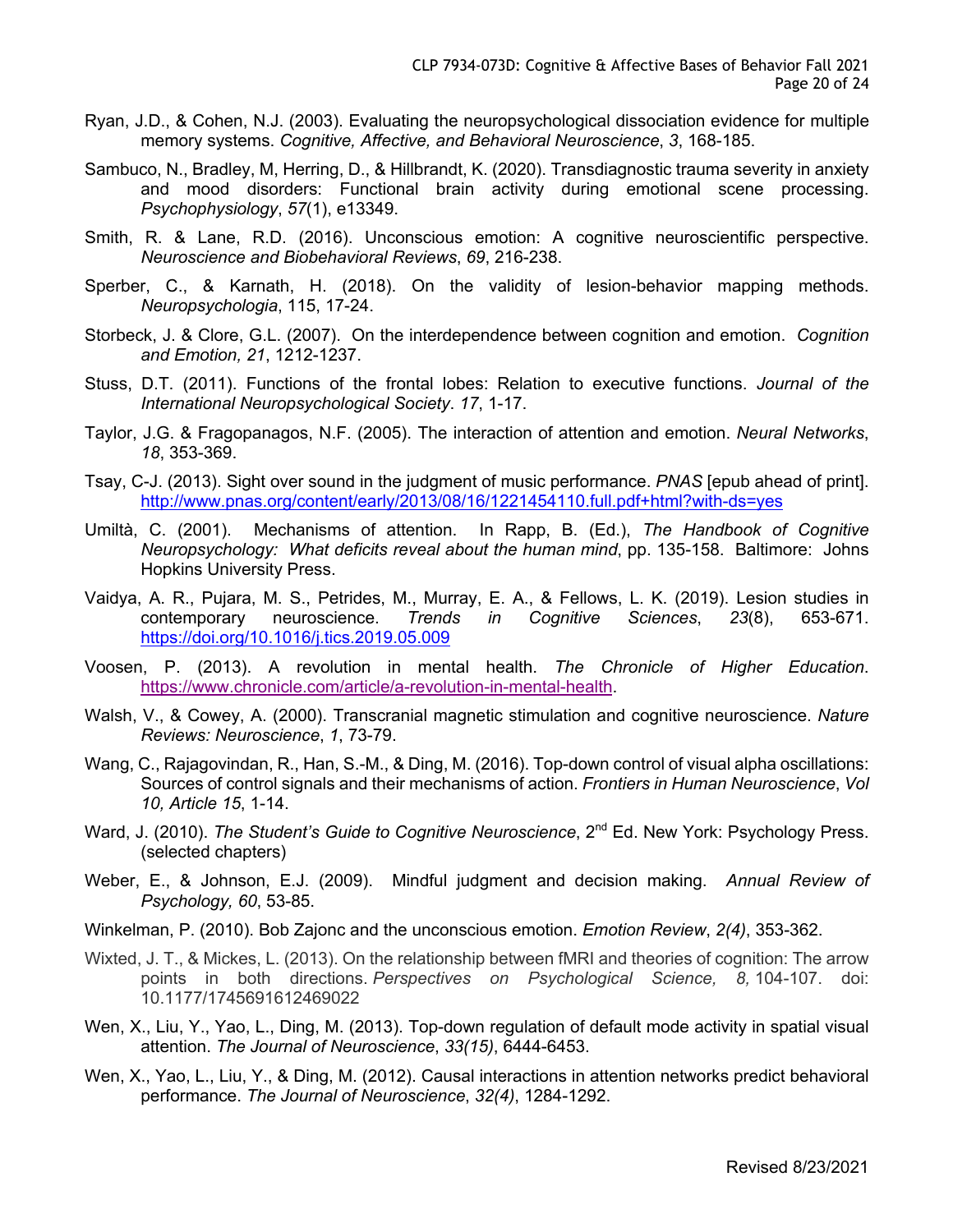Zajonc, R.B. (1980). Feeling and Thinking: Preferences need no inferences. *American Psychologist*, *35(2)*, 151-175.

### *Student-provided DEBATE-RELATED READINGS – to be PROVIDED by students in debate groups WITHIN 1 WEEK PRIOR TO THE RELEVANT DEBATE CLASS*

**Debate 1 / Oct. 7:** *"Functional neuroimaging can (PRO)/cannot (CON) completely replace lesion methods for informing theories of cognition"*

**Readings:** *PRO* **(Team: ????)**

1. TBD

**Readings:** *CON* **(Team: ????))**

1. TBD

**Debate 2 / Nov. 4:** "*Repressed memories are more likely to represent memory distortions rather than true, unearthed recollections of past experience."*

See weblink: http://www.ted.com/talks/elizabeth\_loftus\_the\_fiction\_of\_memory.html **Readings:** *PRO* **(Team: ????)** 1. TBD **Readings:** *CON* **(Team: ????)**

1. TBD

**Debate 3 / Dec. 2:** *"There is no emotion without cognition (CON) or, emotion is dependent upon cognition (PRO)."*

**Readings:** *PRO* **(Team: ????)** 1. TBD **Readings:** *CON* **(Team: ????)** 2. TBD

STUDENT EXPECTATIONS, ROLES, AND OPPORTUNITIES FOR INPUT

# **Expectations Regarding Course Behavior:**

- Please refrain from using electronic devices during class lectures except for taking notes and completing in-class assignments, as it is distracting and inconsiderate of other students and the instructor. Cell phones must be placed on silent or turned off during class. Any use of a cell phone during class (i.e., chatting, texting) will be considered a violation of this policy as it disrupts other students from learning. Students who violate this policy will be asked to leave and will lose 1% of their final grade per violation. Please speak to the instructors prior to the beginning of class if you experience an emergency that requires you to leave the room to take a phone call.
- Please do not arrive late to class or disrupt the class as it is distracting and inconsiderate of other students and the instructor.

#### **Academic Integrity:**

Students are expected to act in accordance with the University of Florida policy on academic integrity. As a student at the University of Florida, you have committed yourself to uphold the Honor Code, which includes the following pledge:

# "**We, the members of the University of Florida community, pledge to hold ourselves and our peers to the highest standards of honesty and integrity**."

You are expected to exhibit behavior consistent with this commitment to the UF academic community, and on all work submitted for credit at the University of Florida, the following pledge is either required or implied: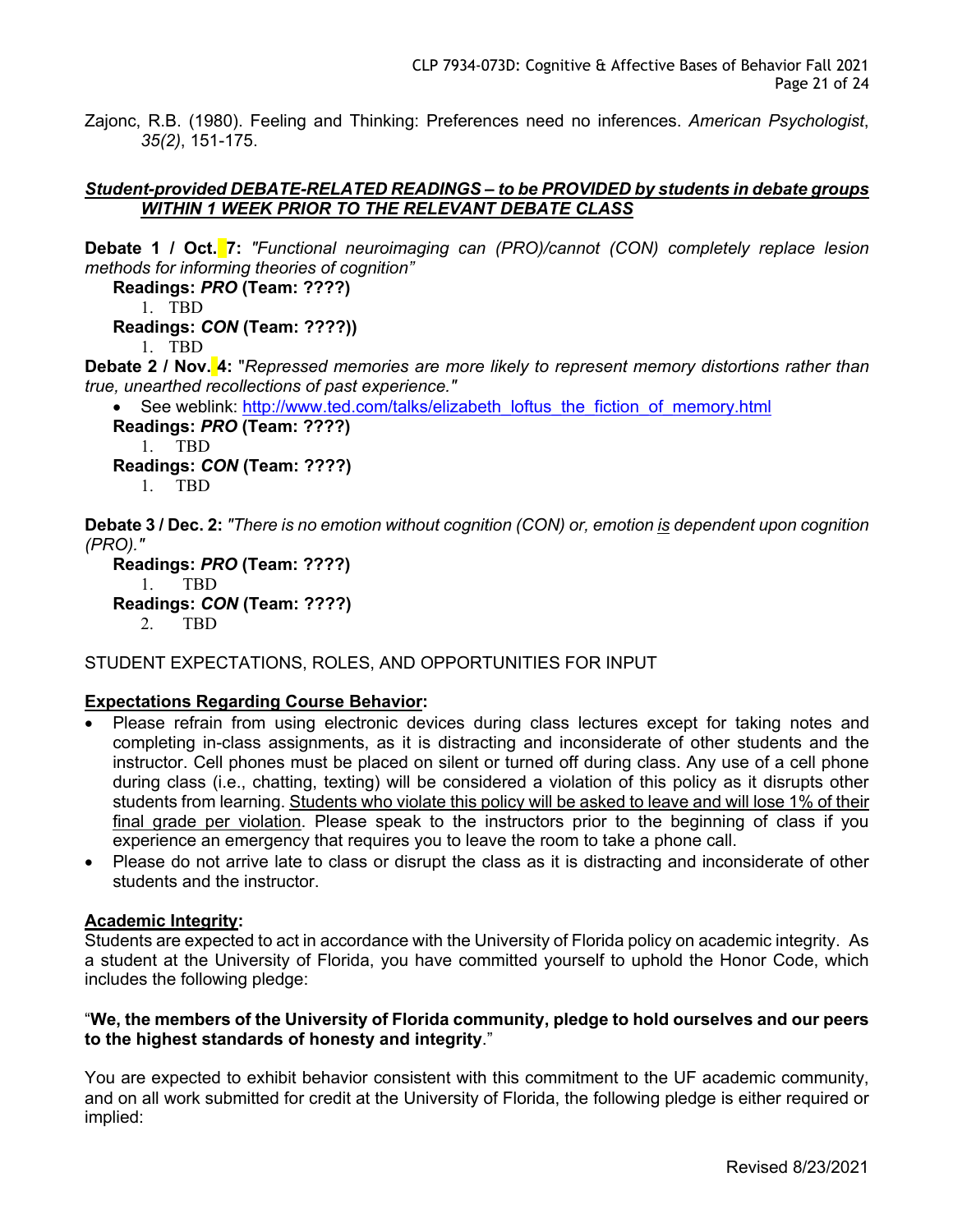# **"On my honor, I have neither given nor received unauthorized aid in doing this assignment."**

It is your individual responsibility to know and comply with all university policies and procedures regarding academic integrity and the Student Honor Code. Violations of the Honor Code at the University of Florida will not be tolerated. Violations will be reported to the Dean of Students Office for consideration of disciplinary action. For additional information regarding Academic Integrity, please see Student Conduct and Honor Code or the Graduate Student Website for additional details: https://www.dso.ufl.edu/sccr/process/student-conduct-honor-code/

http://gradschool.ufl.edu/students/introduction.html

Please remember cheating, lying, misrepresentation, or plagiarism in any form is unacceptable and inexcusable behavior.

# **Online Faculty Course Evaluation Process:**

Students are expected to provide professional and respectful feedback on the quality of instruction in this course by completing course evaluations online via GatorEvals. Click here for guidance on how to give feedback in a professional and respectful manner. Students will be notified when the evaluation period opens, and can complete evaluations through the email they receive from GatorEvals, in their Canvas course menu under GatorEvals, or via ufl.bluera.com/ufl/. Summaries of course evaluation results are available to students here.

# **Policy Related to Guests Attending Class:**

Only registered students are permitted to attend class. However, we recognize that students who are caretakers may face occasional unexpected challenges creating attendance barriers. Therefore, by exception, a department chair or his or her designee (e.g., instructors) may grant a student permission to bring a guest(s) for a total of two class sessions per semester. This is two sessions total across all courses. No further extensions will be granted. Please note that guests are **not** permitted to attend either cadaver or wet labs. Students are responsible for course material regardless of attendance. For additional information, please review the Classroom Guests of Students policy in its entirety. Link to full policy: http://facstaff.phhp.ufl.edu/services/resourceguide/getstarted.htm

#### **Policy Related to Students Recording Class(es):**

Students are allowed to record video or audio of class lectures. However, the purposes for which these recordings may be used are strictly controlled. The only allowable purposes are (1) for personal educational use, (2) in connection with a complaint to the university, or (3) as evidence in, or in preparation for, a criminal or civil proceeding. All other purposes are prohibited. Specifically, students may not publish recorded lectures without the written consent of the instructor.

A "class lecture" is an educational presentation intended to inform or teach enrolled students about a particular subject, including any instructor-led discussions that form part of the presentation, and delivered by any instructor hired or appointed by the University, or by a guest instructor, as part of a University of Florida course. A class lecture **does not** include lab sessions, student presentations, clinical presentations such as patient history, academic exercises involving solely student participation, assessments (quizzes, tests, exams), field trips, private conversations between students in the class or between a student and the faculty or lecturer during a class session.

Publication without permission of the instructor is prohibited. To "publish" means to share, transmit, circulate, distribute, or provide access to a recording, regardless of format or medium, to another person (or persons), including but not limited to another student within the same class section. Additionally, a recording, or transcript of a recording, is considered published if it is posted on or uploaded to, in whole or in part, any media platform, including but not limited to social media, book, magazine, newspaper,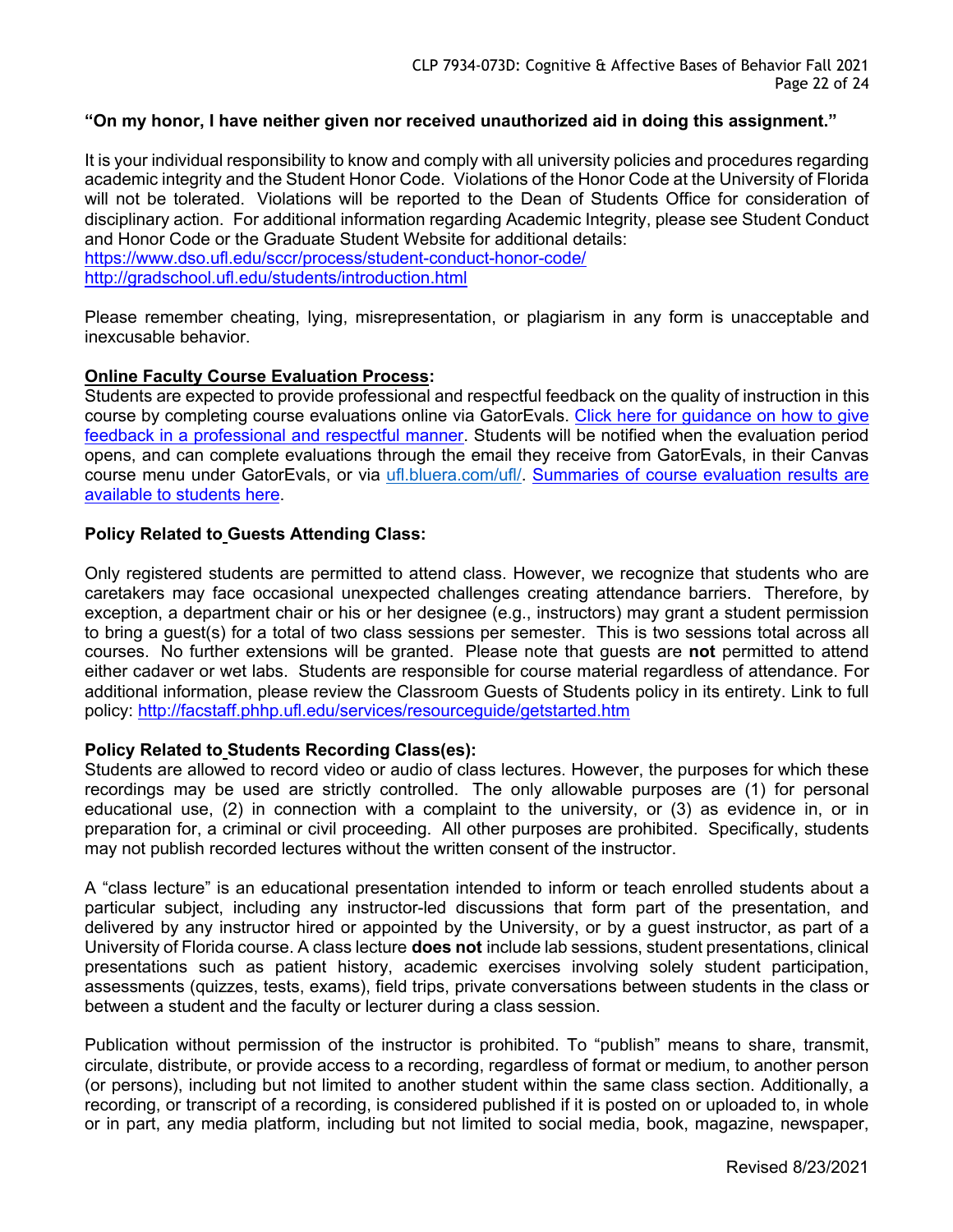leaflet, or third-party note/tutoring services. A student who publishes a recording without written consent may be subject to a civil cause of action instituted by a person injured by the publication and/or discipline under UF Regulation 4.040 Student Honor Code and Student Conduct Code.

# **SUPPORT SERVICES**

# **Accommodations for Students with Disabilities:**

If you require classroom accommodation because of a disability, it is strongly recommended you register with the Dean of Students Office http://www.dso.ufl.edu within the first week of class or as soon as you believe you might be eligible for accommodations. The Dean of Students Office will provide documentation of accommodations to you, which you must then give to me as the instructor of the course to receive accommodations. Please do this as soon as possible after you receive the letter. Students with disabilities should follow this procedure as early as possible in the semester. The College is committed to providing reasonable accommodations to assist students in their coursework.

# **Health and Wellness:**

Students sometimes experience stress from academic expectations and/or personal and interpersonal issues that may interfere with their academic performance. If you find yourself facing issues that have the potential to or are already negatively affecting your coursework, you are encouraged to talk with an instructor and/or seek help through University resources available to you.

- The **Counseling and Wellness Center** 352-392-1575 offers a variety of support services such as psychological assessment and intervention and assistance for math and test anxiety. Visit their web site for more information: http://www.counseling.ufl.edu. On line and in person assistance is available.
- **You Matter We Care** website: http://www.umatter.ufl.edu/. If you are feeling overwhelmed or stressed, you can reach out for help through the You Matter We Care website, which is staffed by Dean of Students and Counseling Center personnel.
- The **Student Health Care Center** at Shands is a satellite clinic of the main Student Health Care Center located on Fletcher Drive on campus. Student Health at Shands offers a variety of clinical services. The clinic is located on the second floor of the Dental Tower in the Health Science Center. For more information, contact the clinic at 392-0627 or check out the web site at: https://shcc.ufl.edu/
- **University Police Department**: Visit UF Police Department website or call 352-392-1111 (or 9-1-1 for emergencies).
- **UF Health Shands Emergency Room / Trauma Center**: For immediate medical care call 352-733-0111 or go to the emergency room at 1515 SW Archer Road, Gainesville, FL 32608; Visit the UF Health Emergency Room and Trauma Center website.
- Crisis intervention is always available 24/7 from: **Alachua County Crisis Center**: (352) 264-6789 http://www.alachuacounty.us/DEPTS/CSS/CRISISCENTER/Pages/CrisisCenter.aspx

Do not wait until you reach a crisis to come in and talk with us. We have helped many students through stressful situations impacting their academic performance. You are not alone so do not be afraid to ask for assistance.

#### **Academic Resources**

• E-learning technical support: Contact the UF Computing Help Desk at 352-392-4357 or via e-mail at helpdesk@ufl.edu.

• Career Connections Center: Reitz Union Suite 1300, 352-392-1601. Career assistance and counseling services.

• Library Support: Various ways to receive assistance with respect to using the libraries or finding resources.